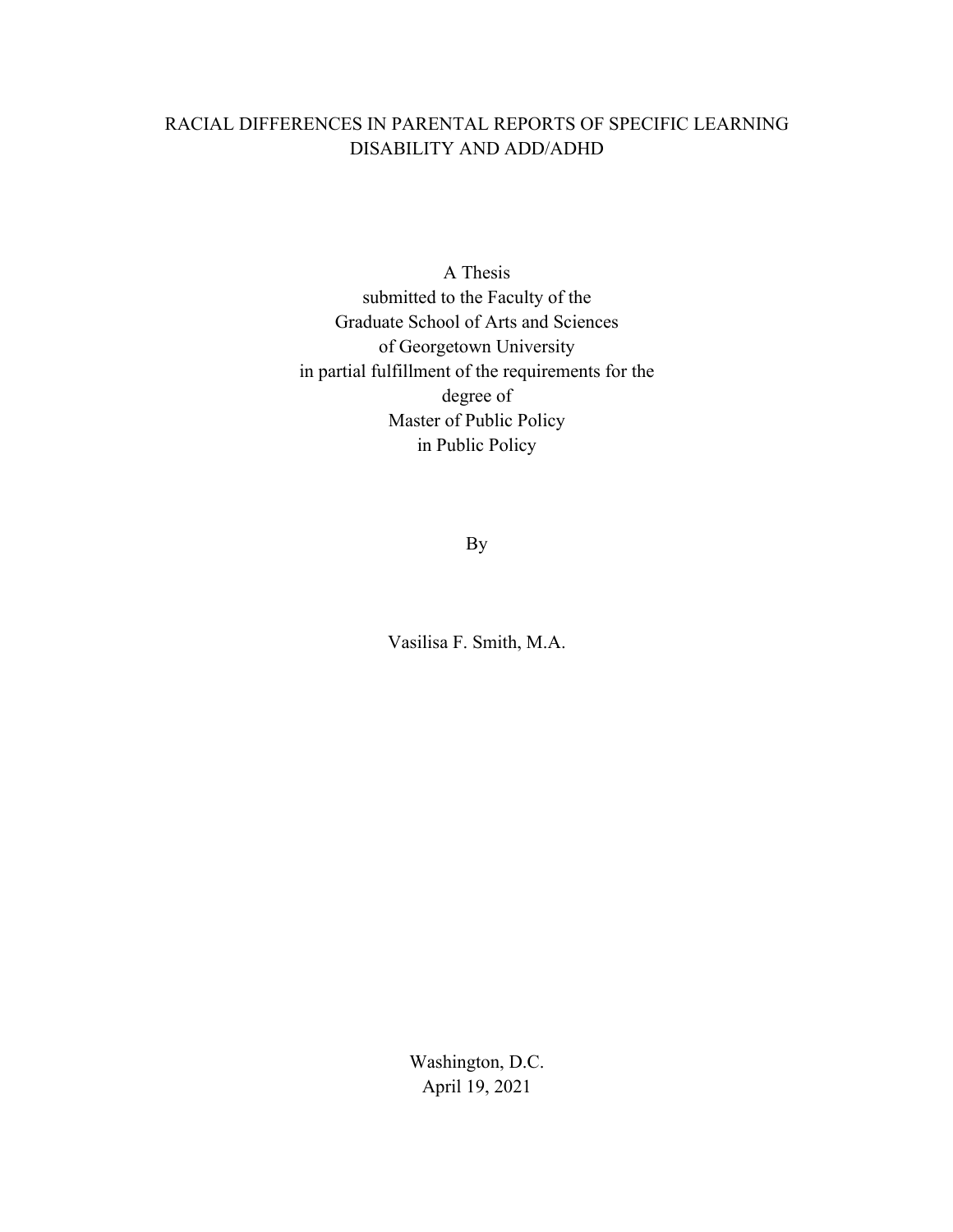Copyright 2021 by Vasilisa F. Smith All Rights Reserved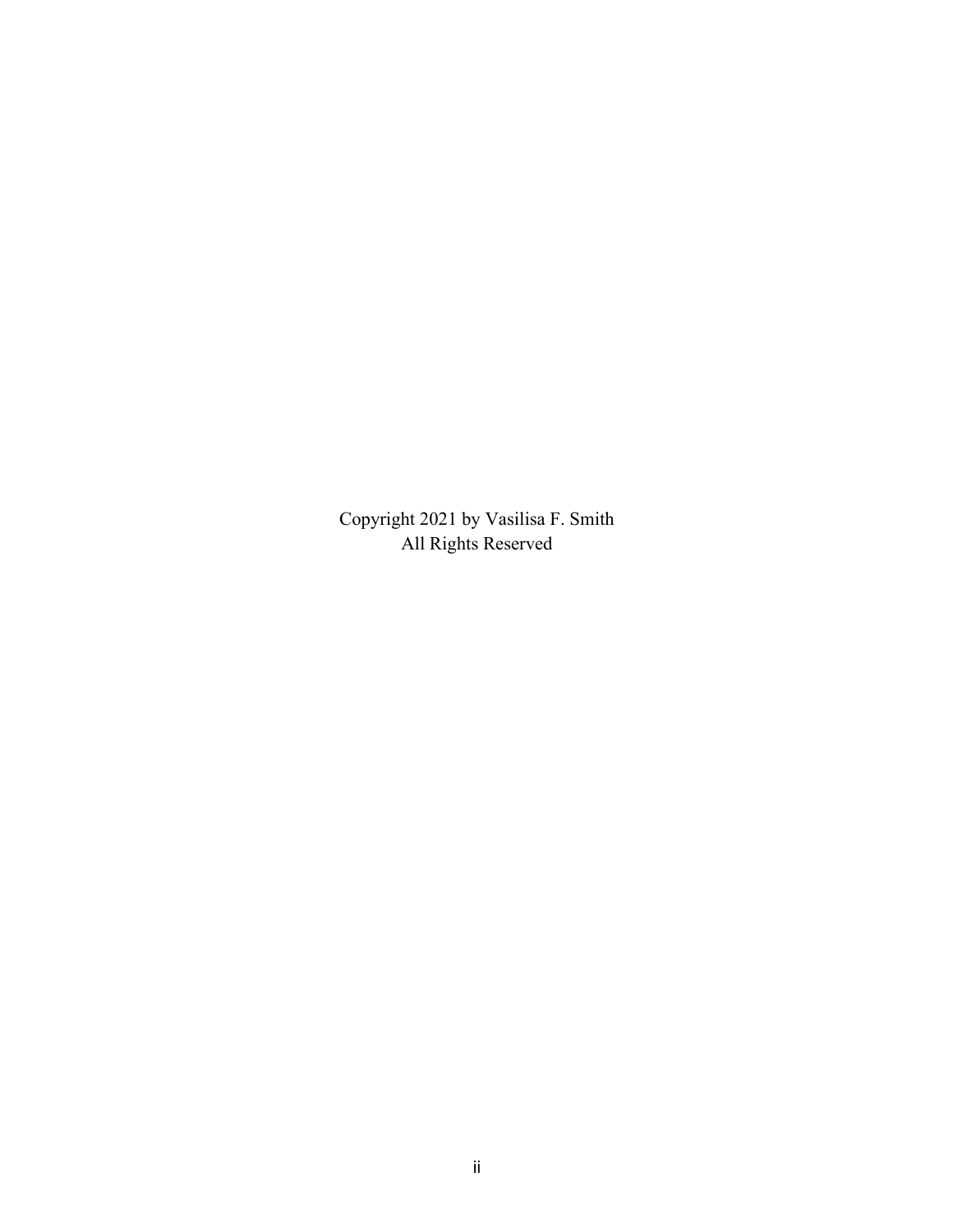## RACIAL DIFFERENCES IN PARENTAL REPORTS OF SPECIFIC LEARNING DISABILITY AND ADD/ADHD

Vasilisa F. Smith, M.A.

Thesis Advisor: Nora Gordon, Ph.D.

#### ABSTRACT

This thesis analyzes the role of race in the likelihood of students in K-12 receiving a specific learning disability classification, conditional on a sample of students already having an ADD/ADHD disability classification. Using data from Parent and Family Involvement surveys as a part of the 2016 National Household Education Survey, this thesis seeks to examine whether among students with ADD/ADHD classifications, non-White students are more likely than White students to have a specific learning disability classification, as opposed to only one, conditional on having any. The findings indicate that no significant racial disparity is present in the learning disability classification, both overall and among students who already have an ADD/ADHD classification, when controlling for family and socioeconomic demographics.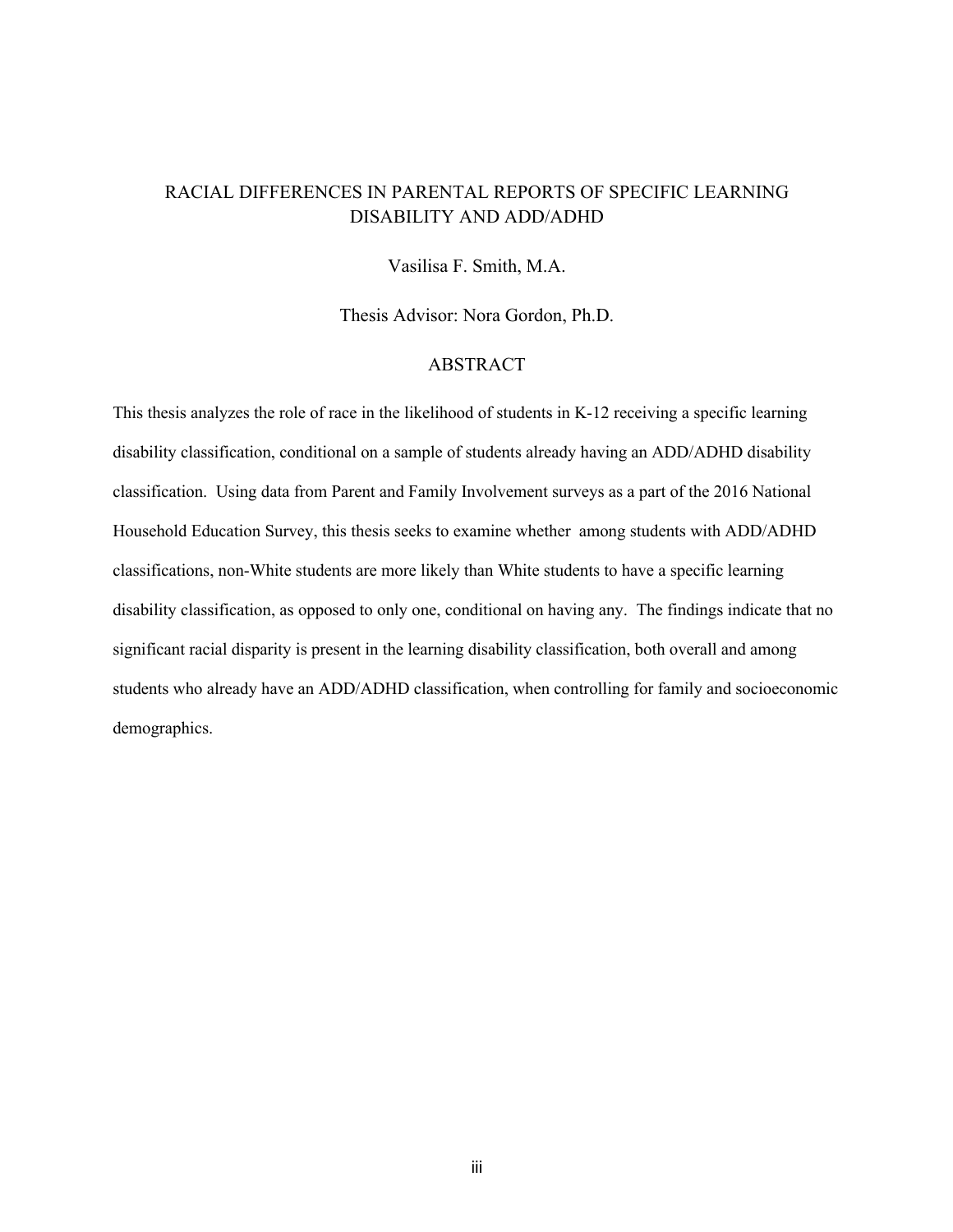This thesis is dedicated to my students at CICS Wrightwood, who motivate me in everything that

I do. Many thanks as well to my entire support system.

My gratitude goes out to you all,

Vasilisa F. Smith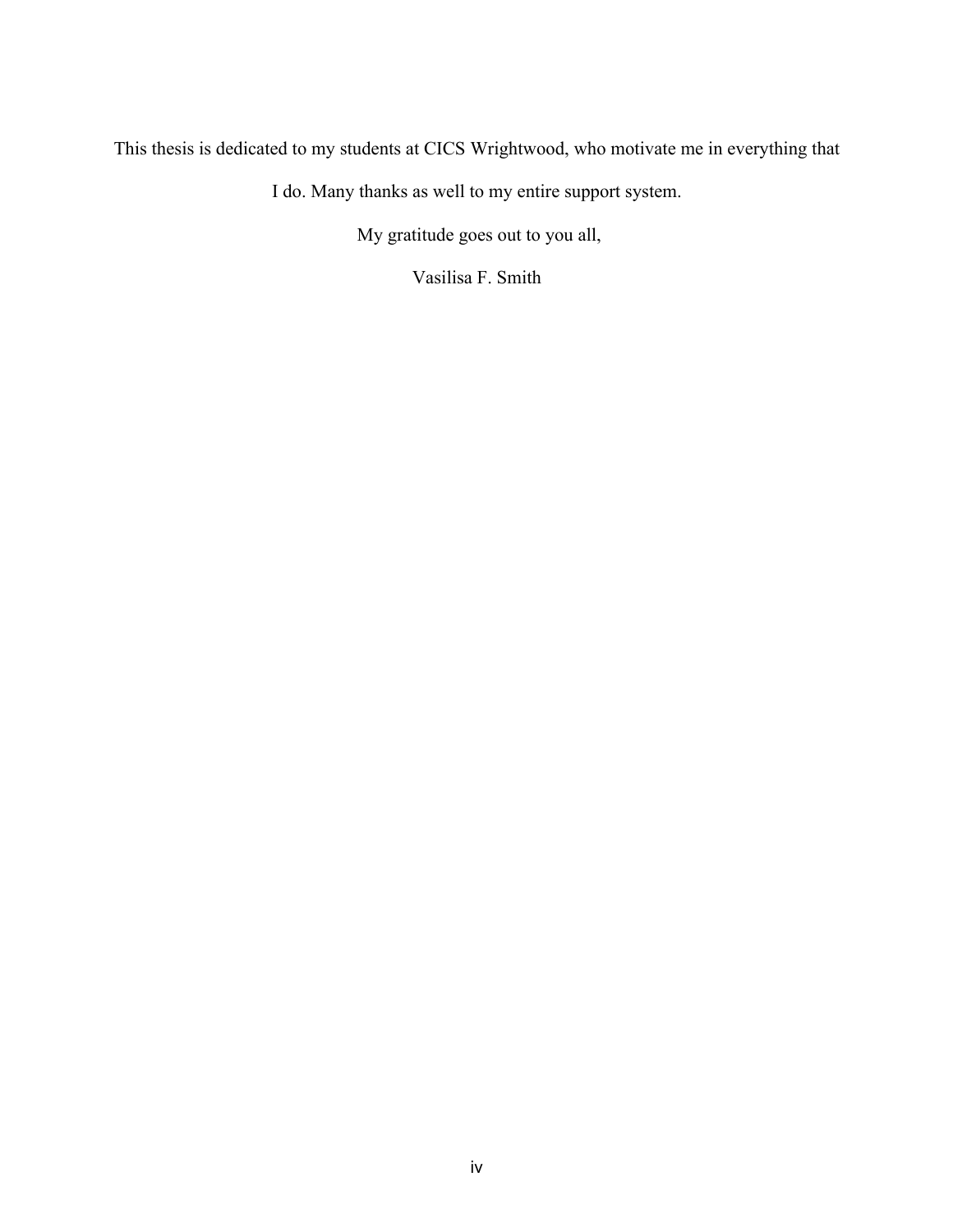# TABLE OF CONTENTS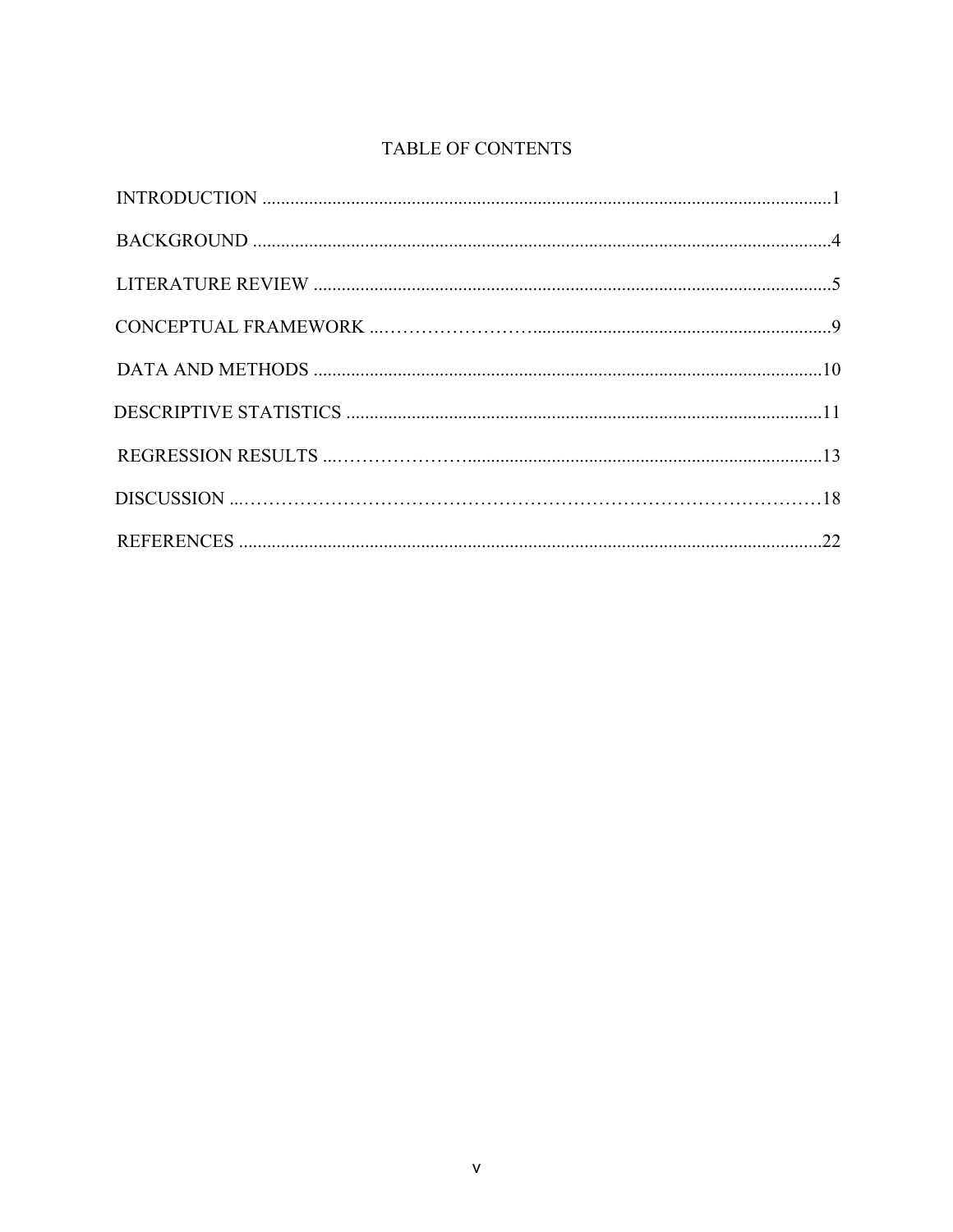#### INTRODUCTION

The Individuals with Disabilities Education Act (IDEA) of 1975 legally codified the rights of students with disabilities in education settings. Since its passage, however, special education has resulted in troubling outcomes for students. According to the National Center for Education Statistics only 73% of students served under IDEA receive a regular high school diploma, <sup>1</sup> as compared to 85% of their nondisabled peers. <sup>2</sup> Among those receiving a regular high school diploma there are disparities by race and by disability, with Black students seeing the lowest average graduation rates of 66% and students with multiple disabilities graduating on average at a rate of only 47%.<sup>3</sup> Aside from low graduation rates there is an increased probability of students with disabilities interacting with the juvenile justice system, often resulting in criminal records (Bacher-Hicks et al., 2019). Students with disabilities experience high rates of bullying, which can lead to increased aggression toward other students in the classroom. Students with disabilities also see higher rates of novice teachers (Losen et al., 2014) who are underprepared for meaningfully advancing their academic progress. <sup>4</sup> All of these factors could influence the disparate graduation rates previously mentioned.

One troubling aspect of special education is the number of non-White students referred for services. According to the National Center for Education Statistics, as of the 2015-2016 school year 17% of all students with disabilities were American Indian/Alaska Native, 16% were Black, 12% were Hispanic and 7% were Asian, as compared with 14% White.<sup>5</sup> With the

<sup>&</sup>lt;sup>1</sup> "Indicator 9: Students With Disabilities."

<sup>&</sup>lt;sup>2</sup> "The Condition of Education - Preprimary, Elementary, and Secondary Education - High School Completion -Public High School Graduation Rates - Indicator May (2020)."

<sup>3</sup> "Indicator 9: Students With Disabilities."

<sup>&</sup>lt;sup>4</sup> Losen et al., "Disturbing Inequities."

<sup>5</sup> "Indicator 9: Students With Disabilities."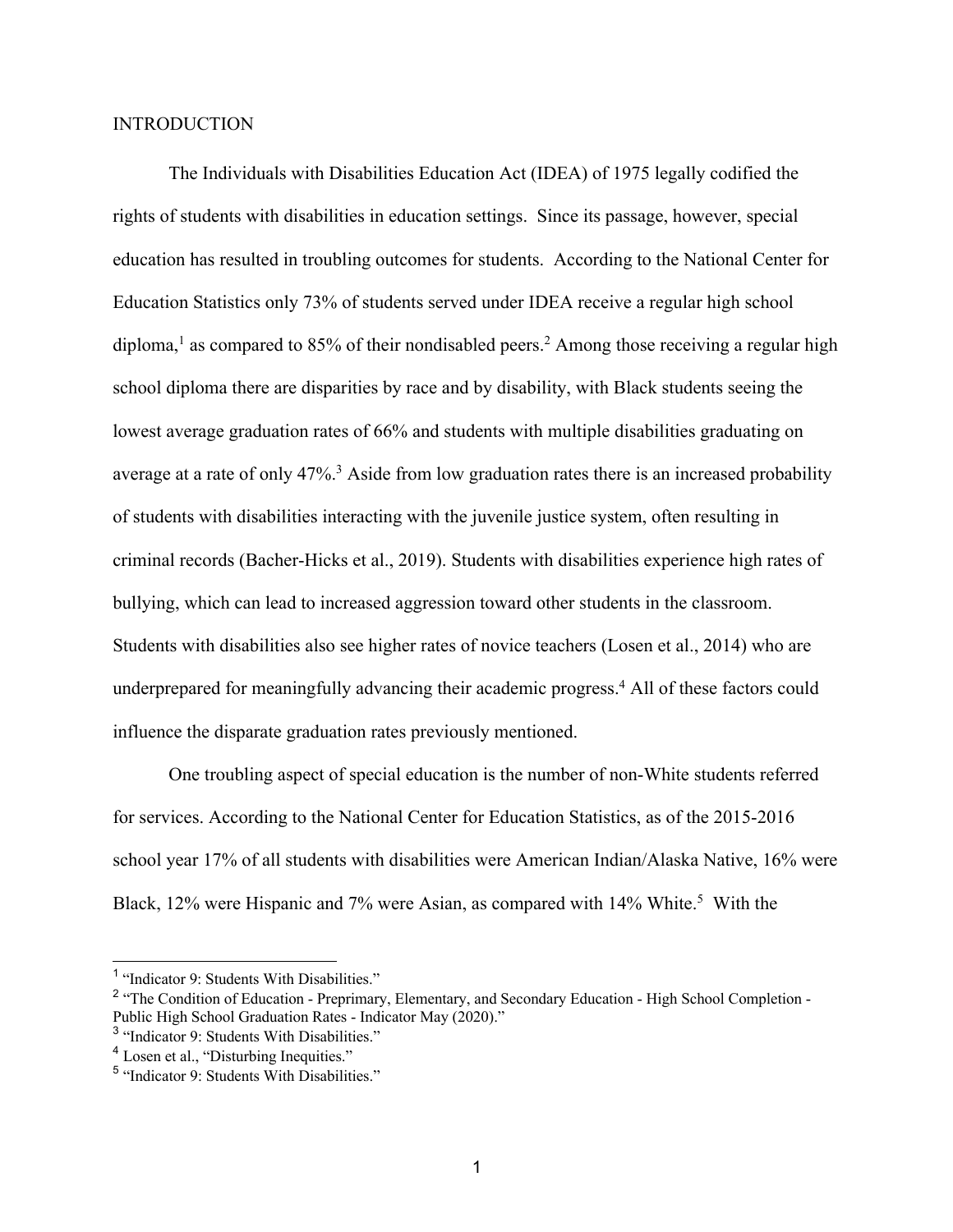aforementioned rapidly diversifying population, growth in non-White students requiring special education services should not be surprising. While IDEA acknowledges the "rapidly changing profile"6 of our country, including growing rates of students from non-English backgrounds, the acknowledgement itself does not remedy the disproportionate representation of minority populations in special education. Despite these statistics, however, it is unclear at what rates students of color should be referred for special education. According to a 2017 study examining the disproportionate referral rates, there is an indication that students of color are actually referred for special education services at lower rates than their White peers (Morgan et al., 2015). The referral of students of color at disproportionate rates is concerning, whether at rates too high or too low, and has profound implications for the way they experience life in school and beyond.

Students of color make up a disproportionate amount of low-income and poor<sup>7</sup> students due to factors such as household education levels, family structure, foreign-born heads of household, and lack of employment opportunities in high-poverty areas. The lasting effects of racial redlining in the Jim Crow era play an important role in the lack of access many families of color have to preventative healthcare services and safe environments. This results in disadvantages in the school system, especially pertaining to disability status. Due to the aforementioned lack of access, students in high-poverty neighborhoods may be referred for special education services later than students with reliable access to high-quality healthcare coverage and providers. Receiving a later referral means receiving supports later in a student's school career. The dangers of receiving supports later include a likelihood that a student will struggle academically, which could be reflected in student achievement and self-confidence

<sup>6</sup> "[USC02] 20 USC CHAPTER 33, SUBCHAPTER I: GENERAL PROVISIONS."

 $<sup>7</sup>$  According to the U.S. Census Bureau, poverty is defined as family income less than 100 percent of the federal</sup> poverty threshold and low income is defined as family income less than 200 percent of the poverty threshold.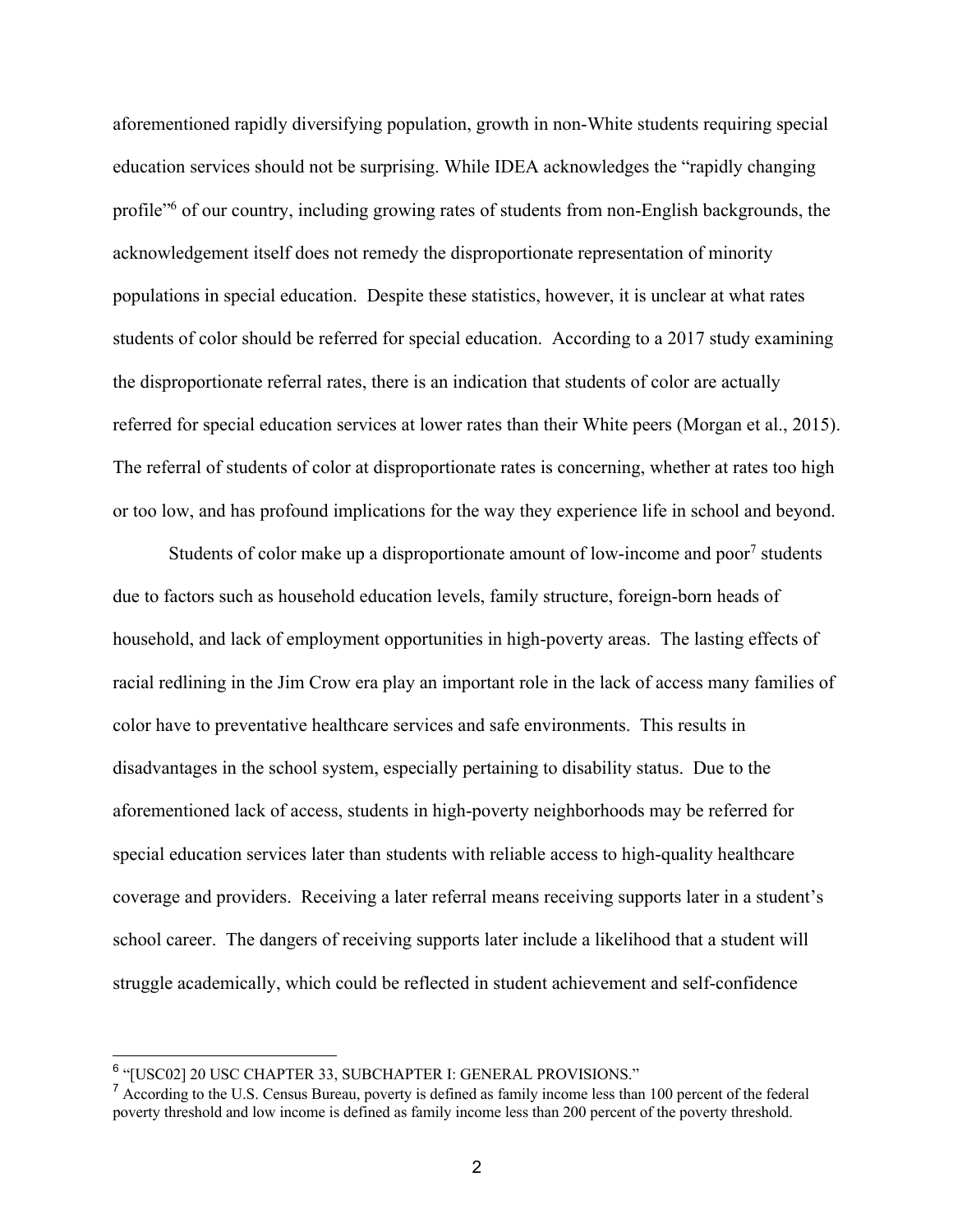levels. Moreover, a prolonged undetected disability could result in an unfavorable disciplinary record for a student struggling with controlling behavior as a manifestation of their disability. The residual effects of these negative implications can far outlast a student's time in school.

It is important to note that students with disabilities often receive disparate treatment in schools making the case for equitable representation of racially diverse students in special education even stronger. Receiving a diagnosis of multiple disabilities can have many effects on a child's school experience. Depending on the manifestations of these disabilities and their severity, children may need more out-of-class support and are likely to be at risk for feeling isolated from their peers and "othered." This can have crippling effects on self-esteem, attitudes toward school, social-emotional wellbeing and even academic achievement.

Additionally, students with severe disabilities are likely to need highly individualized attention outside of the general education classroom, though such disabilities are determined to be low incidence<sup>8</sup> and rarely occurring. There are a number of high-incidence disabilities, such as emotional disturbances, autism, or mild intellectual disabilities, that may also require individualized attention. There are also a number of high-incidence disabilities with a high likelihood of having a comorbidity, meaning the simultaneous presence of two or more conditions. Two such common disabilities are ADD/ADHD and specific learning disabilities. Some of the conditions with high rates of comorbidity are the very same conditions with the highest racial disparities present in their referrals, suggesting that non-White students may be referred for more than one disability at rates higher than White students.<sup>9</sup> While there is little

 $8$  (A) a visual or hearing impairment, or simultaneous visual and hearing impairments;

 <sup>(</sup>B) a significant cognitive impairment; or

 <sup>(</sup>C) any impairment for which a small number of personnel with highly specialized skills and knowledge are needed in order for children with that impairment to receive early intervention services or a free appropriate public education. (Individuals with Disabilities Education Act, 20 U.S.C. 1400, et seq. )

<sup>&</sup>lt;sup>9</sup> "FACT SHEET: Equity in IDEA | U.S. Department of Education."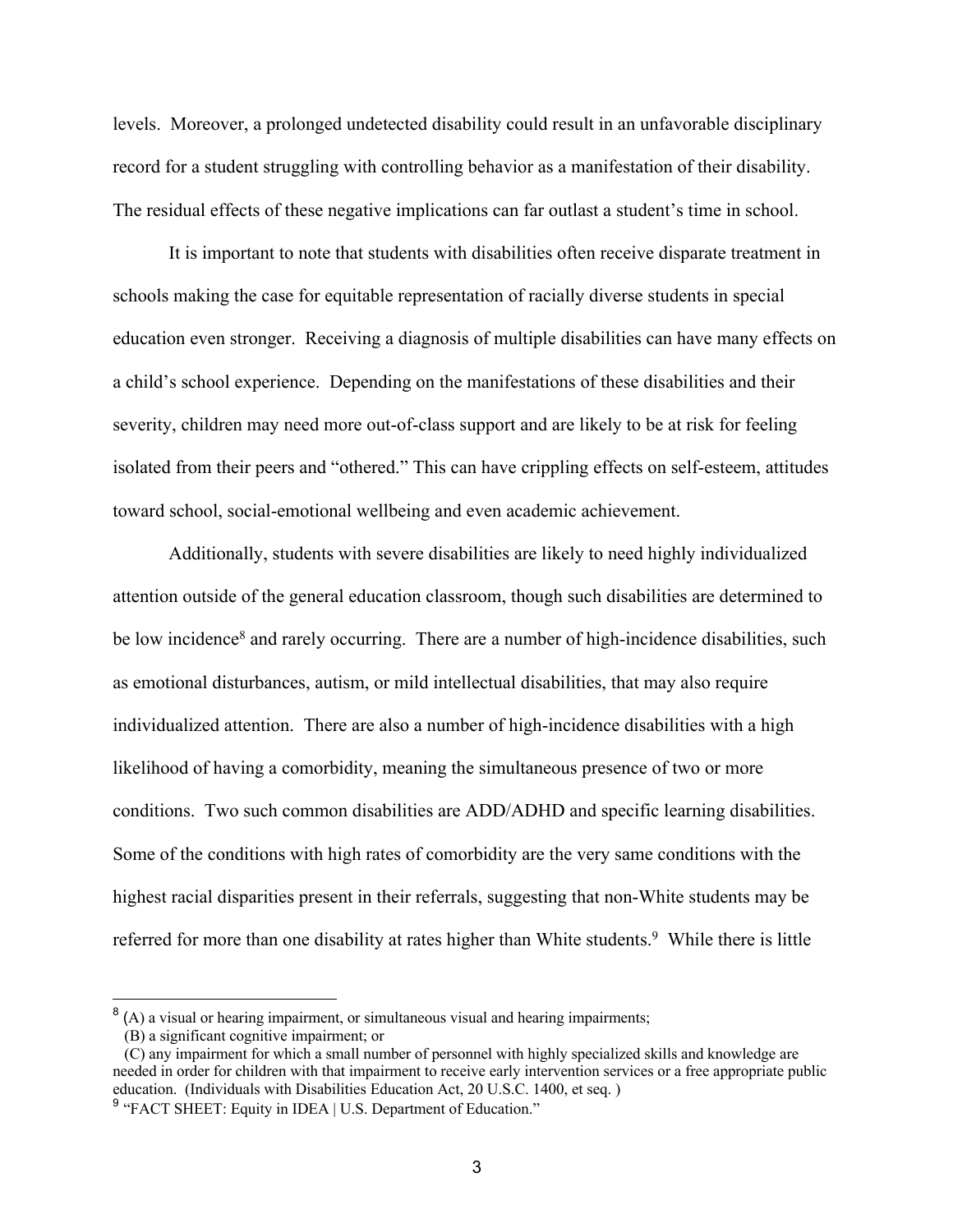research to determine true rates of incidence of multiple disabilities by race, classification rates show disparities along racial lines. Students with multiple disabilities may spend more time outside of the general education classroom and may potentially receive a lower quality education than that of their nondisabled peers, which is why this thesis will focus on testing the effects of race on this group.

#### BACKGROUND

Who becomes identified as having a disability and needing special education services can depend on many things, including teacher bias, parent consent and willingness to take up special education services, school behavior codes, and a school's level of academic rigor, among other things. Disability referral and classification can determine how much time a child spends with their nondisabled peers, what kind of quality education a child will receive, and ultimately their ability to move up through grades. It is imperative that we look at levels of racial equity in special education to better understand if students are being referred for special education services out of true likelihood of having a disability and needing additional support, or if they are being referred for other reasons.

I will be looking specifically at two high-incidence disabilities: specific learning disabilities (which can encapsulate everything from dyslexia to specific reading comprehension deficits) and ADD/ADHD (which can manifest in many different ways, but often manifests as difficulty to focus and pay attention, which can also translate into difficulties controlling behavior). I chose these two disabilities because they are high-incidence, meaning they occur fairly often (33% of students served under IDEA are classified as having a specific learning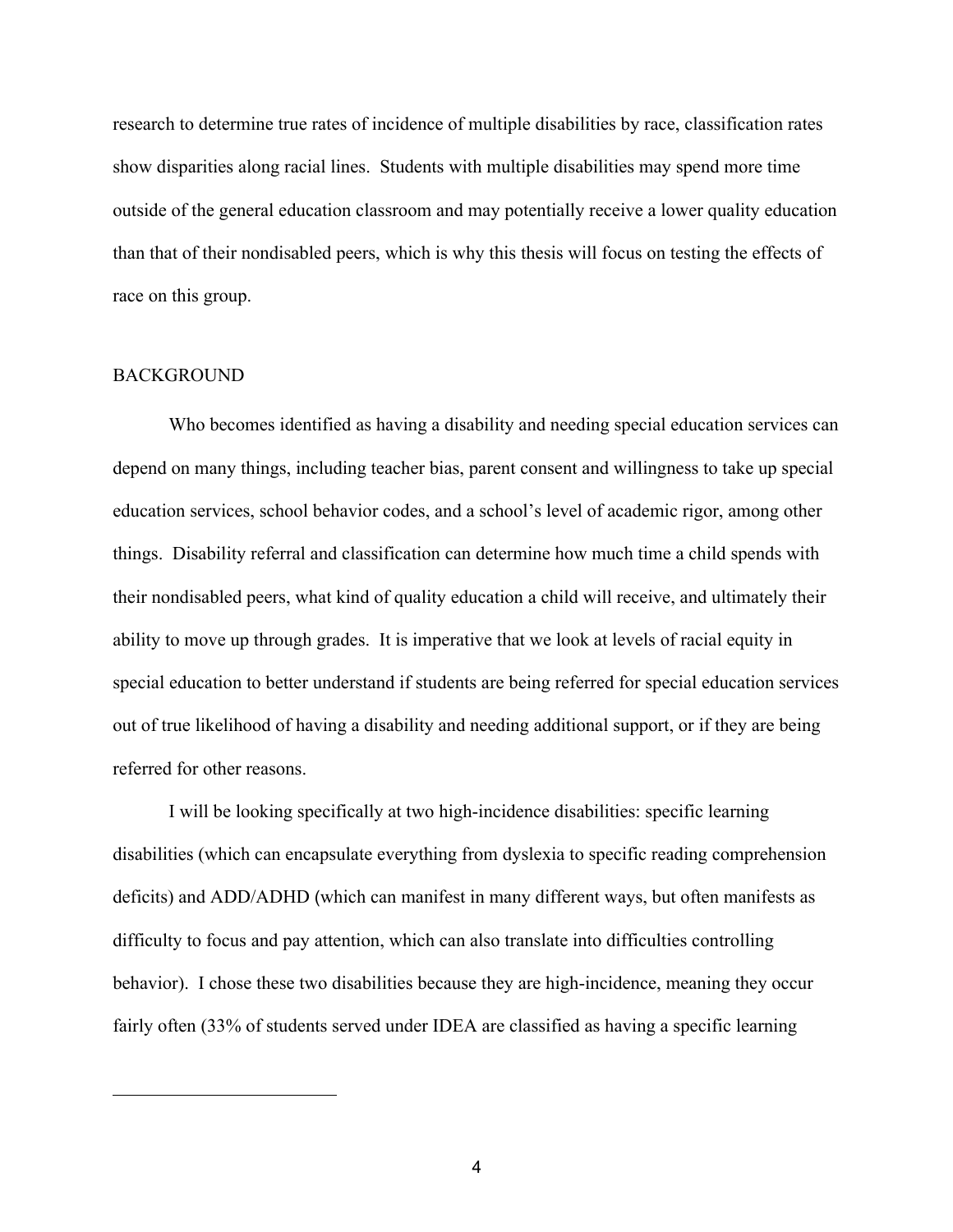disability, while 15% are classified as having other health impairment—the classification that covers ADD/ADHD),<sup>10</sup> so as to not limit my sample size. The dataset I am using in this thesis is the 2016 Parent and Family Involvement in Education Survey. The survey collected information about parent involvement in education, help with homework, and parent involvement at school, as well as detailed questions about the children in the home. Many questions in the survey looked at child characteristics like behaviors in the classroom, levels of difficulty completing schoolwork, positive and negative feedback from teachers, and children's medical needs. The data from these categories may reveal underlying disability among survey respondents, which will be critically important in trying to determine whether or not race plays a significant role in disability classification.

#### LITERATURE REVIEW

In 2005 researchers Pastor and Reuben<sup>11</sup> examined racial and ethnic disparities in behavioral and learning disorders in children by analyzing the differences in students identified with ADHD and learning disabilities, separately. The study used nationally representative data from 1997-2001 National Health Interview Surveys and a sample of 21,294 students ages 6-11. After adjusting for confounding variables there was no significant difference in the learning disability diagnosis rates for White and non-White students, but that Hispanic and African American students were less likely than White students to receive an ADHD diagnosis. The researchers controlled for sociodemographic factors like family income and health insurance coverage, noting that these controls might yield varying results across different disability

<sup>&</sup>lt;sup>10</sup> "The Condition of Education - Preprimary, Elementary, and Secondary Education - Elementary and Secondary Enrollment - Racial/Ethnic Enrollment in Public Schools - Indicator May (2020)."

<sup>&</sup>lt;sup>11</sup> Pastor PN, Reuben CA. Racial and ethnic differences in ADHD and LD in young school-age children: Parental reports in the National Health Interview Survey. Public Health Reports. 2005;120:383–392.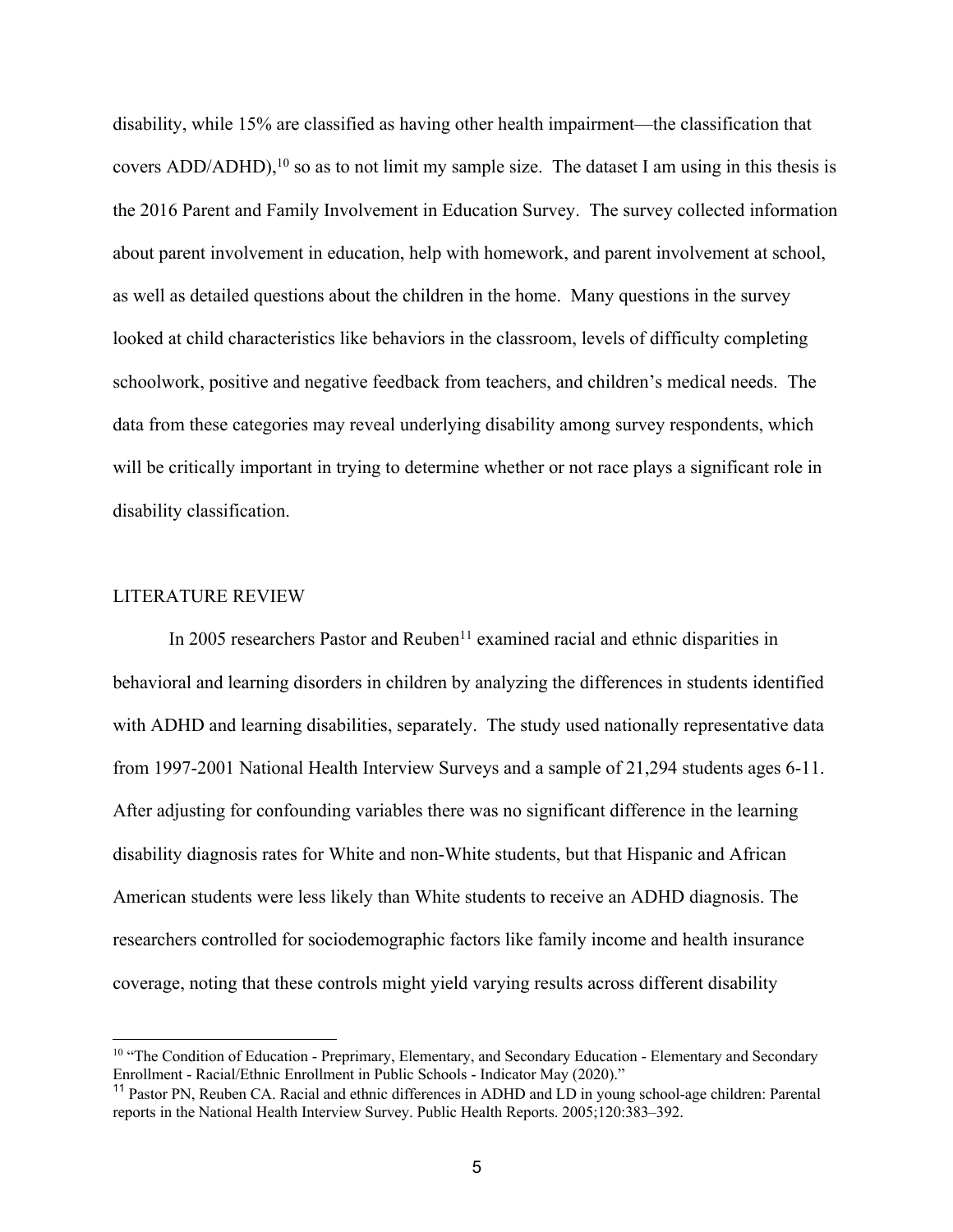categories. Since Pastor and Reuben's study was published, students with disabilities have grown to represent approximately 14% of K-12 public school enrollment<sup>12</sup> and students of color have grown to represent 53% of K-12 public school enrollment.<sup>13</sup> The analysis in this thesis will focus on a more recent dataset from 2016 and look at an age range that captures the trends from pre-kindergarten (ages 3-5) all the way through high school, which is excluded in this study.

The disparities that exist within special education have been studied extensively since the passage of IDEA in 1975.<sup>14</sup> Researchers have looked into possible causes for racial overrepresentation in certain disability categories and racial under-representation in others with the help of disaggregated data provided by the U.S. Department of Education.<sup>15</sup> Special education data have shown higher proportions of non-White students receiving services than White students and the U.S. Department of Education has even put forth specific guidelines in IDEA for states to reduce this disproportionality. Multiple findings suggest that racial disparities in special education are apparent in the following domains:<sup>16</sup> the referral and diagnosis process, access to financial and healthcare resources, and the educational experiences of students depending on severity of the disability. This literature review will address each of these in turn.

This thesis will test to see if there is a statistically significant effect of a student's race on their likelihood of receiving a diagnosis of both learning disability and attention deficit disorder, which first requires looking at the process of identifying a student with a singular disability.

<sup>&</sup>lt;sup>12</sup> U.S. Department of Education, National Center for Education Statistics. (2019). Digest of Education Statistics, 2018 (NCES 2020-009), Chapter 2.

<sup>&</sup>lt;sup>13</sup> Original calculation based on the following source: U.S. Department of Education, National Center for Education Statistics, Common Core of Data (CCD), "State Nonfiscal Survey of Public Elementary and Secondary Education," 2000–01 and 2017–18; and National Elementary and Secondary Enrollment by Race/Ethnicity Projection Model, 1972 through 2029. See Digest of Education Statistics 2019, table 203.50.

<sup>&</sup>lt;sup>14</sup> "FACT SHEET: Equity in IDEA | U.S. Department of Education."

<sup>&</sup>lt;sup>15</sup> "Indicator 9: Students With Disabilities."

<sup>&</sup>lt;sup>16</sup> There are likely many other factors that influence the representation of race in special education, which will be touched upon in the conceptual framework of this thesis.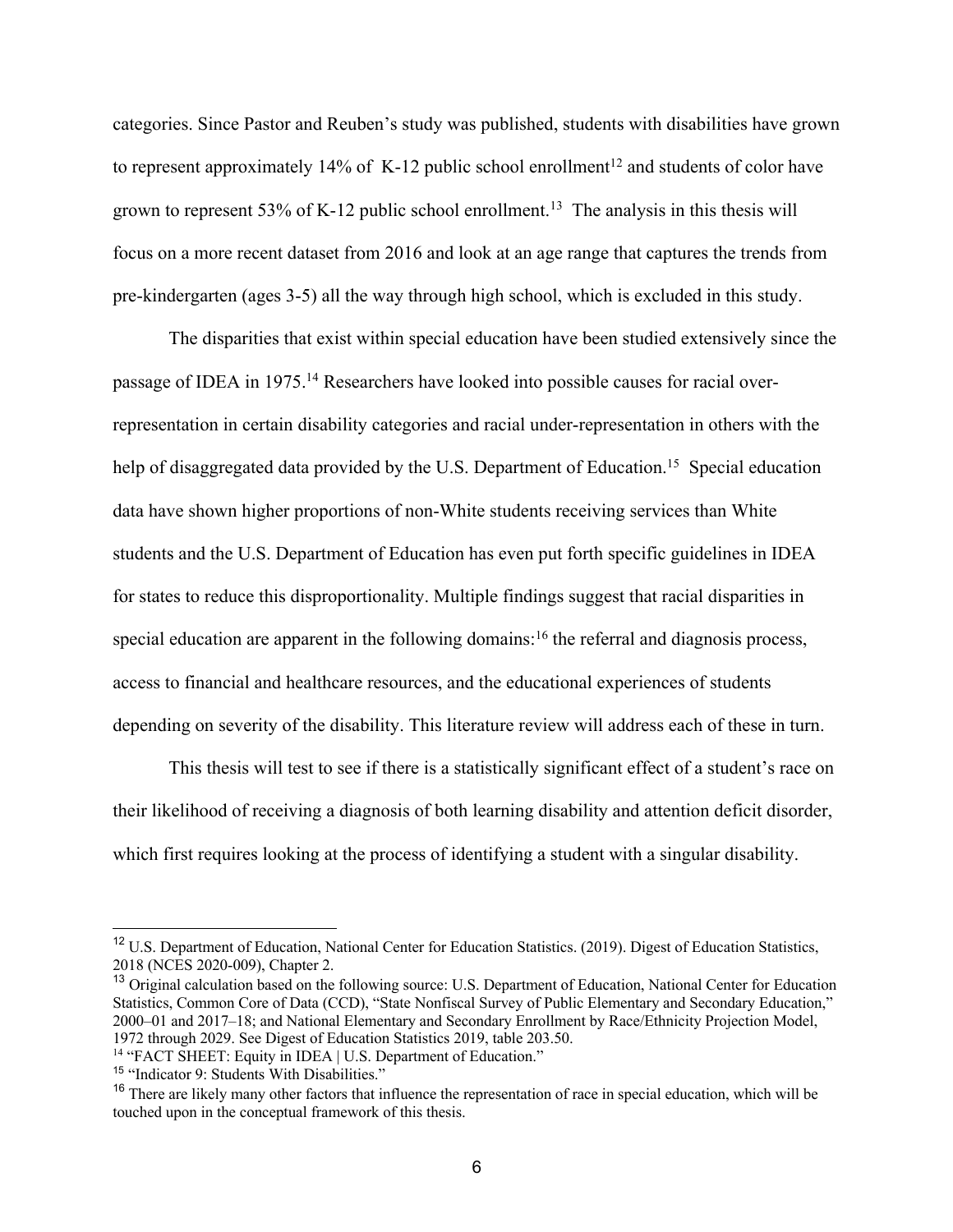Students are diagnosed and classified by school psychologists who use several varied tools like psychological assessments, cognitive assessments, analysis of emotional and behavioral concerns, and analysis of a child's adaptive functioning. Research has shown that there are disparities in the referral and diagnosis process of students with disabilities, with students of certain races being diagnosed for high rates of some disabilities and low rates of others. One such study looked into the delay of diagnosing African American students with autism, finding that among their sample of 544 students the average age of receiving an autism diagnosis was about five years (Constantino, Abbacchi, Saulnier, Klaiman, Mandell, Zhang, Hawks, Bates, Shattuck, Molholm, Fitzgerald, Roux, Lowe and Geschwind, 2020).<sup>17</sup> This means that on average, African American students who display signs of autism wait five years after concerns begin before getting an autism diagnosis and receiving supports for their disability. The limitations of this study leave questions about diagnosis time lags among other races (Constantino et al., 2020). The Constantino study also found that students with both autism and an intellectual disability got support services in less time, indicating that African American students may receive services for other disabilities more quickly than for autism.

Whether a child has access to high-quality health insurance, a parent who is knowledgeable about the Medicaid enrollment process, a school that is well-staffed and a community in which outside services are readily available can have a large effect on the rate a child is diagnosed and how quickly they receive support. Access to resources varies along lines of race and socioeconomic status, geographic location, immigration status and English language proficiency, to name a few. Researchers Morgan, Farkas, Hillemeier, Mattison, Maczuga, Li & Cook note that families of color are likely to have fewer interactions with pediatricians and other

<sup>17</sup> Constantino et al., "Timing of the Diagnosis of Autism in African American Children."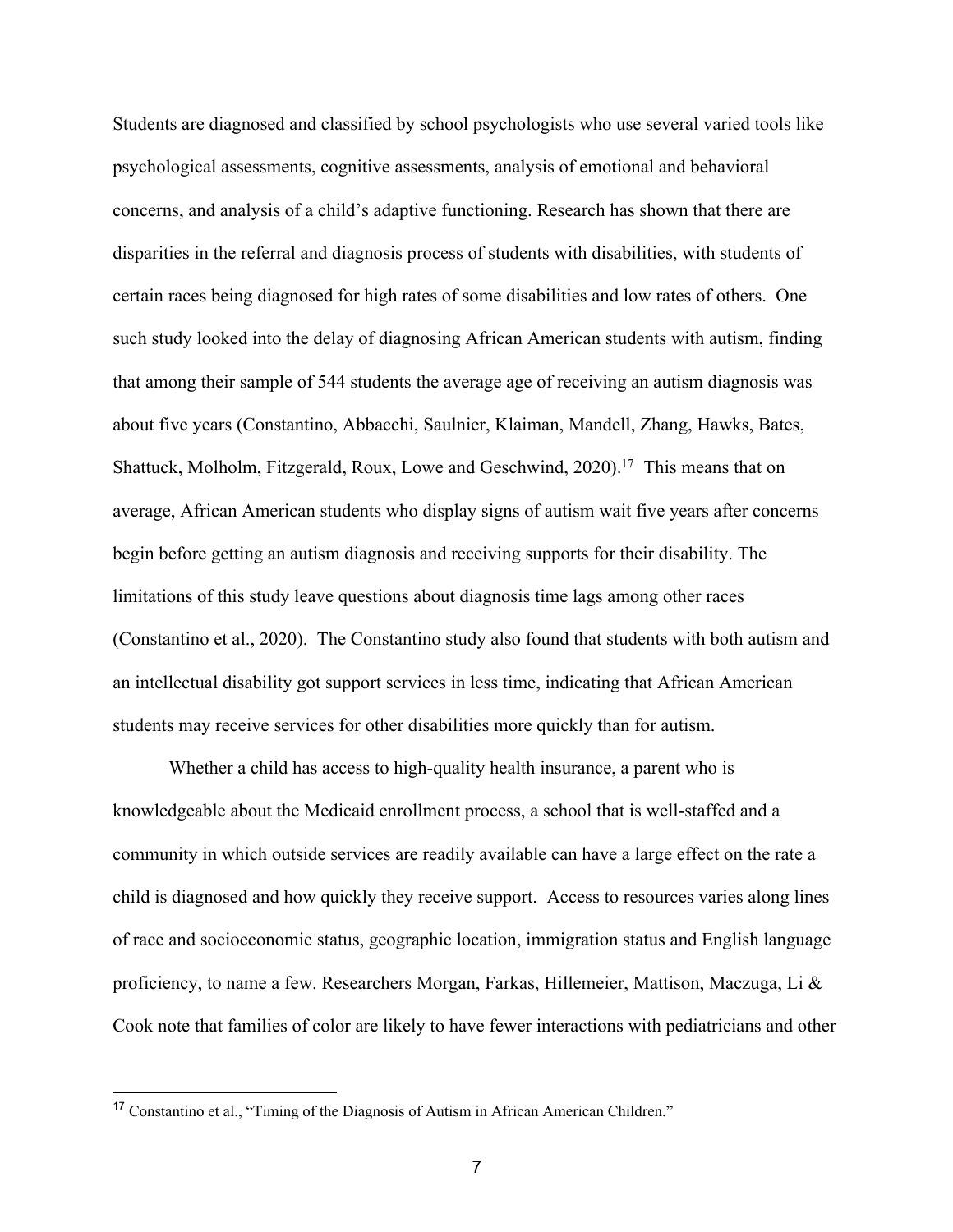healthcare professionals during early childhood (2015).<sup>18</sup> Children of color often receive healthrelated diagnoses from education professionals instead, despite representing a smaller portion of three-to-five-year-olds enrolled in pre-K programs than their White counterparts.<sup>19</sup>

Whereas conventional wisdom in special education often includes servicing students in a separate classroom, there is a push for inclusion of students with disabilities in the general education setting. The push has been spearheaded by special education advocates<sup>20</sup> as well as the United States Department of Education.<sup>21</sup> Rogers and Johnson in 2018 noted that a two-year longitudinal study found that students with multiple disabilities scored higher on achievement tests after receiving instruction in general education classrooms, rather than separate classrooms (Fisher & Meyer, 2002). The authors questioned whether or not students with severe or multiple disabilities are being supported in general education classrooms with the movement toward inclusion practices in special education. They analyze multiple strategies to include students with comorbidities in general education classrooms: multi-level instruction, cooperative learning, activity-based learning, mastery learning, technology, and peer support. Using these strategies, they note that it is possible to provide students with multiple disabilities with a rigorous education under IDEA law, despite current grim outcomes.

The literature on the topic of identifying students for disabilities draws from the process of identifying students with a singular disability. There are many papers that discuss common disabilities that go hand in hand, and how the manifestations of these multiple disabilities appear

<sup>&</sup>lt;sup>18</sup> Morgan et al., "Minorities Are Disproportionately Underrepresented in Special Education."

<sup>&</sup>lt;sup>19</sup> "The Condition of Education - Preprimary, Elementary, and Secondary Education - Preprimary Education -Preschool and Kindergarten Enrollment - Indicator April (2020)."

<sup>20</sup> Hehir and Pascucci, "Instituto Alana Rua. Fradique Coutinho, 50, 11o. Andar, Pinheros São Paulo / SP Alana.Org.Br/En/."

<sup>21</sup> "FACT SHEET: Equity in IDEA | U.S. Department of Education."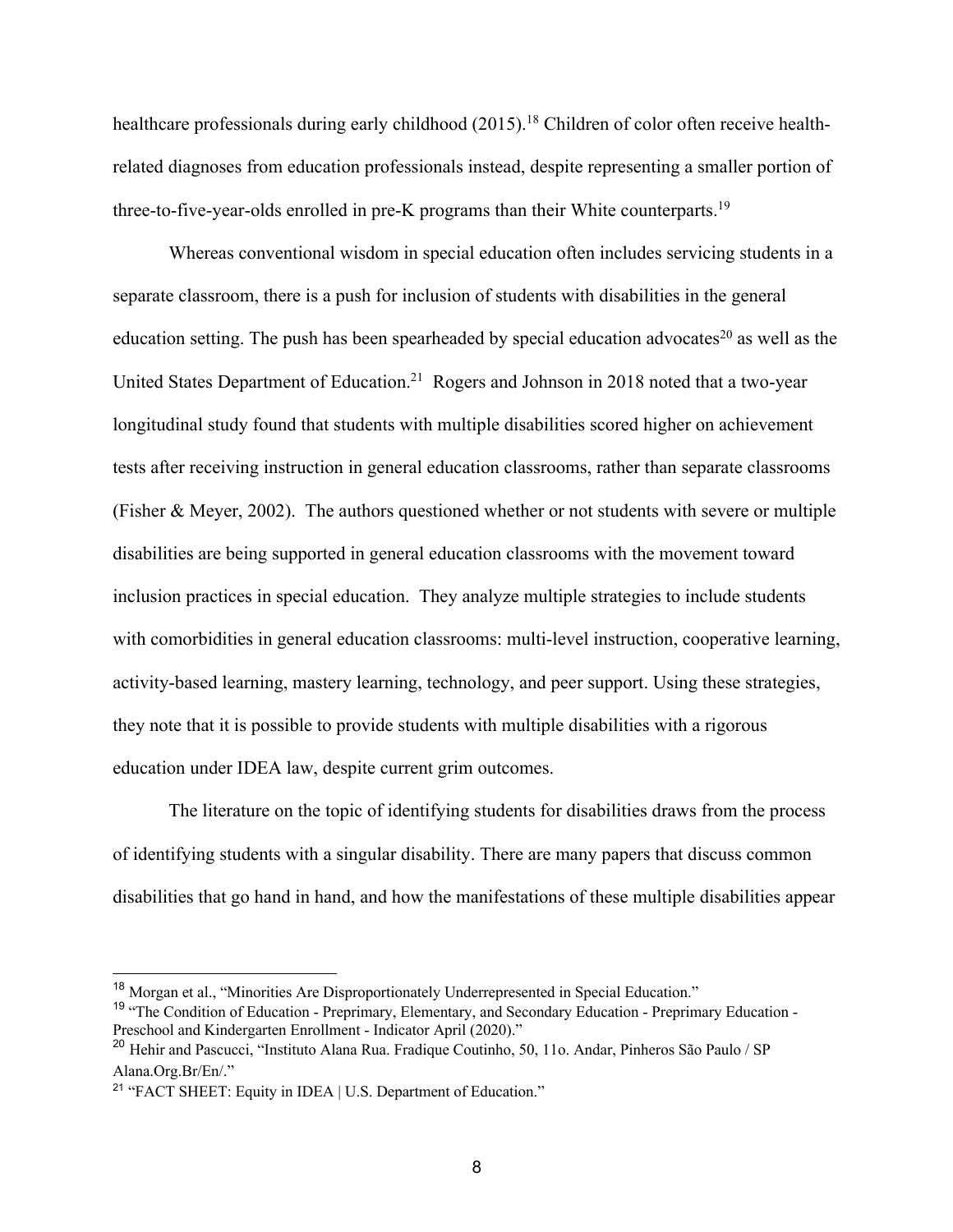in different communities, but nothing specifically noting a correlation between race and likelihood of receiving a multiple disability diagnosis.

#### CONCEPTUAL FRAMEWORK

I will test whether non-White students are more likely than White students to receive a specific learning disability classification, conditional upon an ADD/ADHD classification. Some of the disabilities that are likely to have a comorbidity include: emotional disturbance, autism spectrum disorder, ADD/ADHD and learning disabilities.<sup>22</sup> If race plays a statistically significant role in the classification of one of the disabilities that has a high likelihood of having a comorbidity, it may indicate that race plays a significant role in the classification of having more than one disability classification. Looking at the likelihood of having a specific learning disability classification conditional on nothing, and comparing that to the likelihood of having a specific learning disability classification conditional on having ADD/ADHD may reveal a change in the race gap that pertains to the way students are classified for these two highincidence disabilities. Given the prior literature I hypothesize that a racial gap may be present in the classification of students for these disabilities, based primarily on the fact that these two high incidence disabilities manifest in academic and behavioral difficulties that education or health care professionals may perceive differently across racial lines. This thesis will not be able to test whether attitudes, biases or limiting beliefs exist among education or healthcare professionals that may result in different classification outcomes across race, but it will test variables relating to household demographics and school contact with parents—which may indicate differences across racial groups.

<sup>&</sup>lt;sup>22</sup> Disability classifications as defined under IDEA law as defined in the Diagnostic and Statistical Manual of Mental Disorders (DSM–5)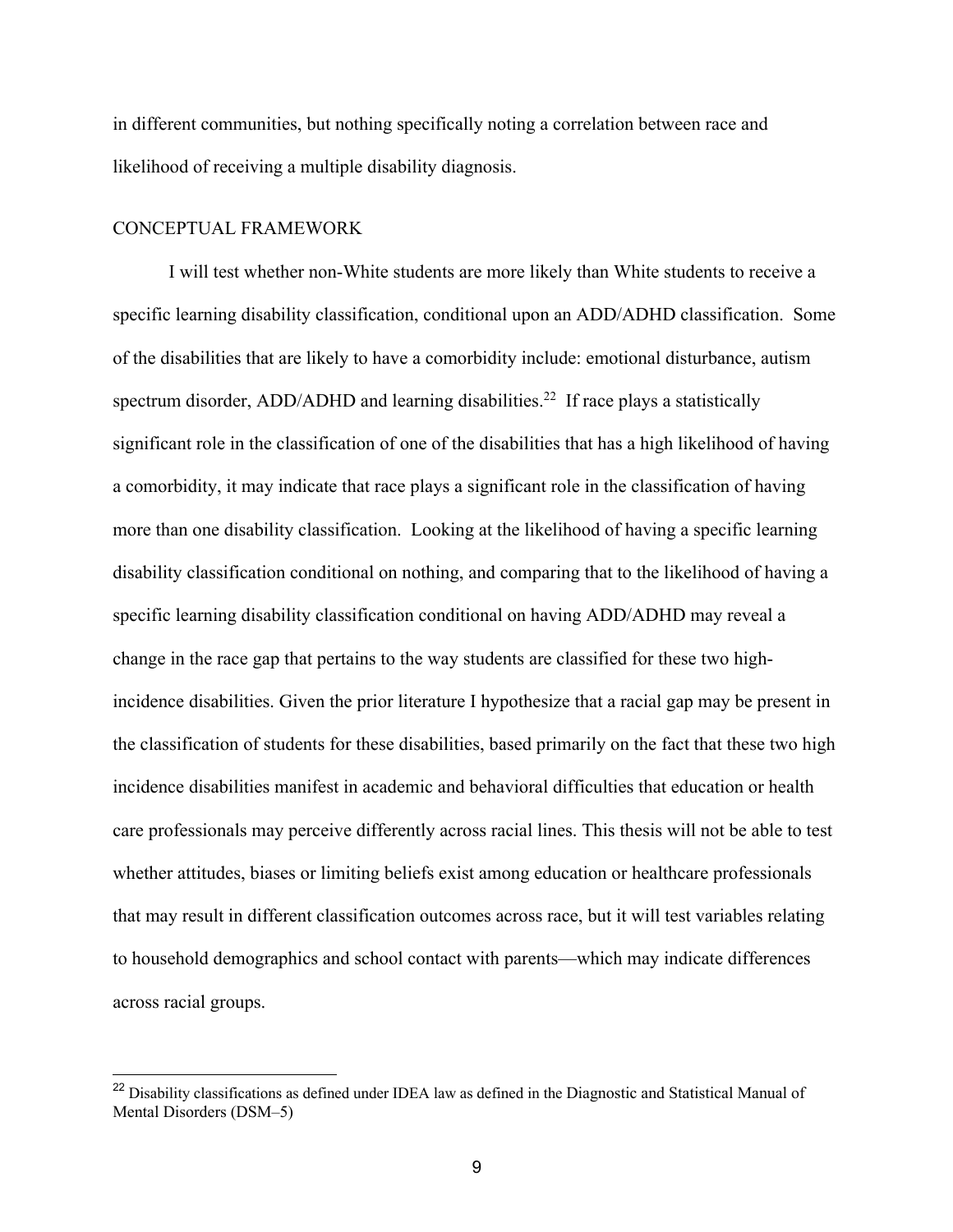Factors that can influence the likelihood of a child receiving special education in school (whether a child receives an IEP or not) include child race, child gender, family socioeconomic status, language spoken at home, and problems with academics or behavior. Factors that may further impact that likelihood of a childhood receiving a disability classification include access to mental health care and mental health insurance, which are not captured in the scope of this thesis' analysis.

### DATA AND METHODS

My empirical analysis uses survey data from the National Household Education Survey 2016 Parent Involvement Survey.<sup>23</sup> The dataset contains individual responses from families in all 50 states and the District of Columbia. The survey was conducted as an address-based survey by the Census Bureau from January-August 2016, and it was designed to understand various aspects of child health in the United States.

Parents or guardians were respondents of the survey, and the sample contained students in K-12 who were enrolled in school or homeschooled. Participants were asked questions pertaining to children aged 3-20 in their homes. Total respondent sample size is 14,075. The population I plan to analyze is children who have a disability as reported by their parents, and children who receive special education services through an IEP.

The survey looks at national data but does not give state or local data, meaning that we cannot control for variables at that level, though having these data would be important for this analysis. In the future, research broken down by state, district and school would allow us to see more clearly the role that local school funding levels and other state and local policies (local

<sup>&</sup>lt;sup>23</sup> "A Survey About Students' and Families' Experience with Their Schools: Part of the 2016 National Household Education Survey."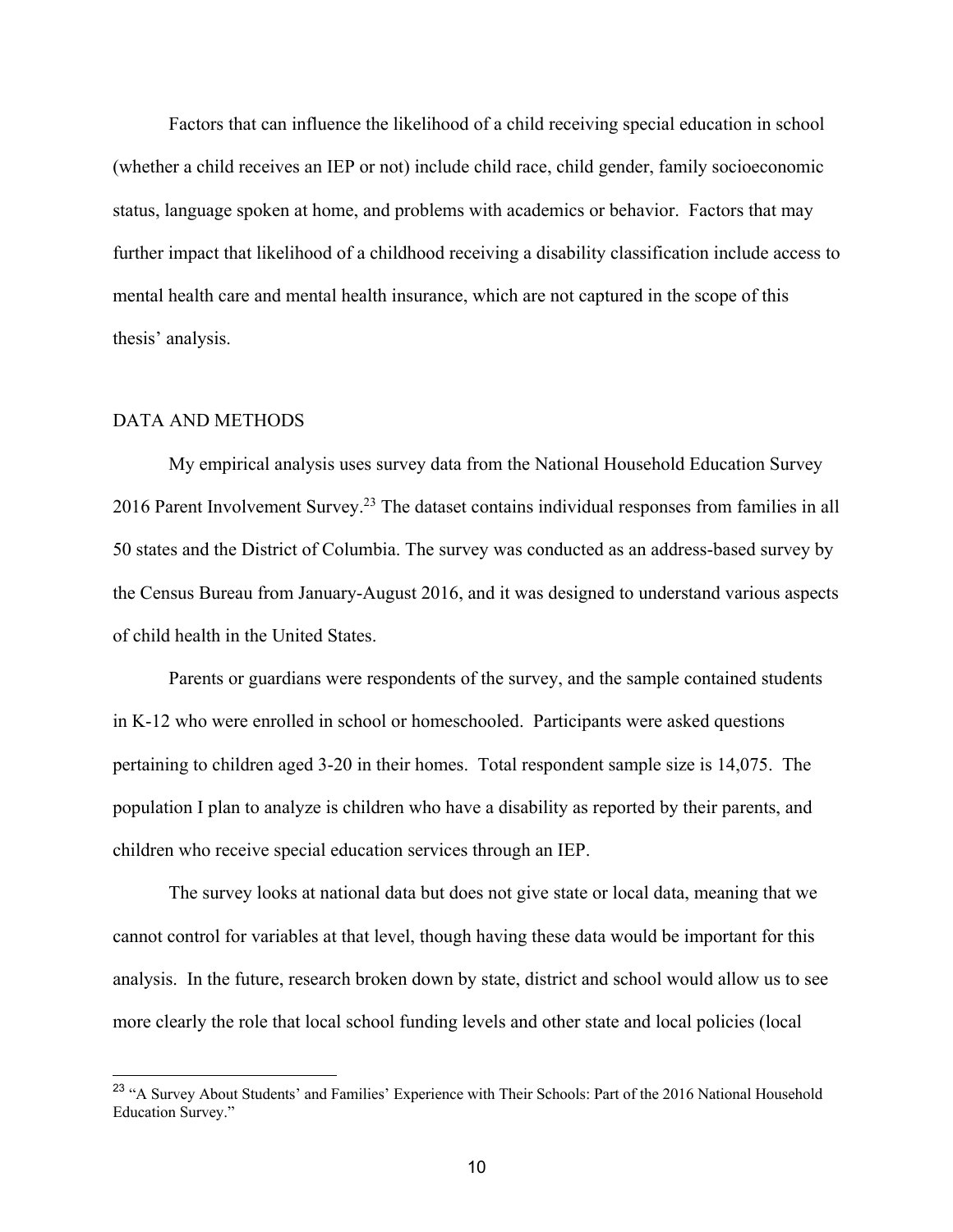discipline policies or suspension rates, for example) play in the identification of students with disabilities.

For the purpose of this thesis I will use a multiple linear regression model to analyze the data. This model will clearly show whether there is a statistically significant effect of race on the likelihood that a child receives a disability classification of specific learning disability, conditional upon an ADD diagnosis. I estimate the following model, with child race being my key independent variable of interest and specific learning disability being my dependent variable of interest:

$$
Yi = \beta 0 + \beta 1i + \beta 2i + \beta 3i + \beta 4i + \beta 5i + \beta 6i + \beta 7i + \beta 8i + \beta 9i + \beta 10i + u
$$
\n
$$
Yi = \text{specific learning disability, conditional upon ADD}
$$
\n
$$
\beta 0 = \text{constant}
$$
\n
$$
\beta 1 = \text{child race/ethnicity}
$$
\n
$$
\beta 2 = \text{child condition (disability)}
$$
\n
$$
\beta 3 = \text{IEP services}
$$
\n
$$
\beta 4 = \text{household income}
$$
\n
$$
\beta 5 = \text{language spoken in home}
$$
\n
$$
\beta 6 = \text{problem behaviors}
$$
\n
$$
\beta 7 = \text{diffically completing schoolwork}
$$
\n
$$
u = \text{error term}
$$
\n(1)

#### DESCRIPTIVE STATISTICS

Table 1 shows the descriptive statistics for my dependent, independent and control variables. In my regression I will analyze both the full sample population and just the ADD sample population. The number of students in the full sample is 14,075 and the number of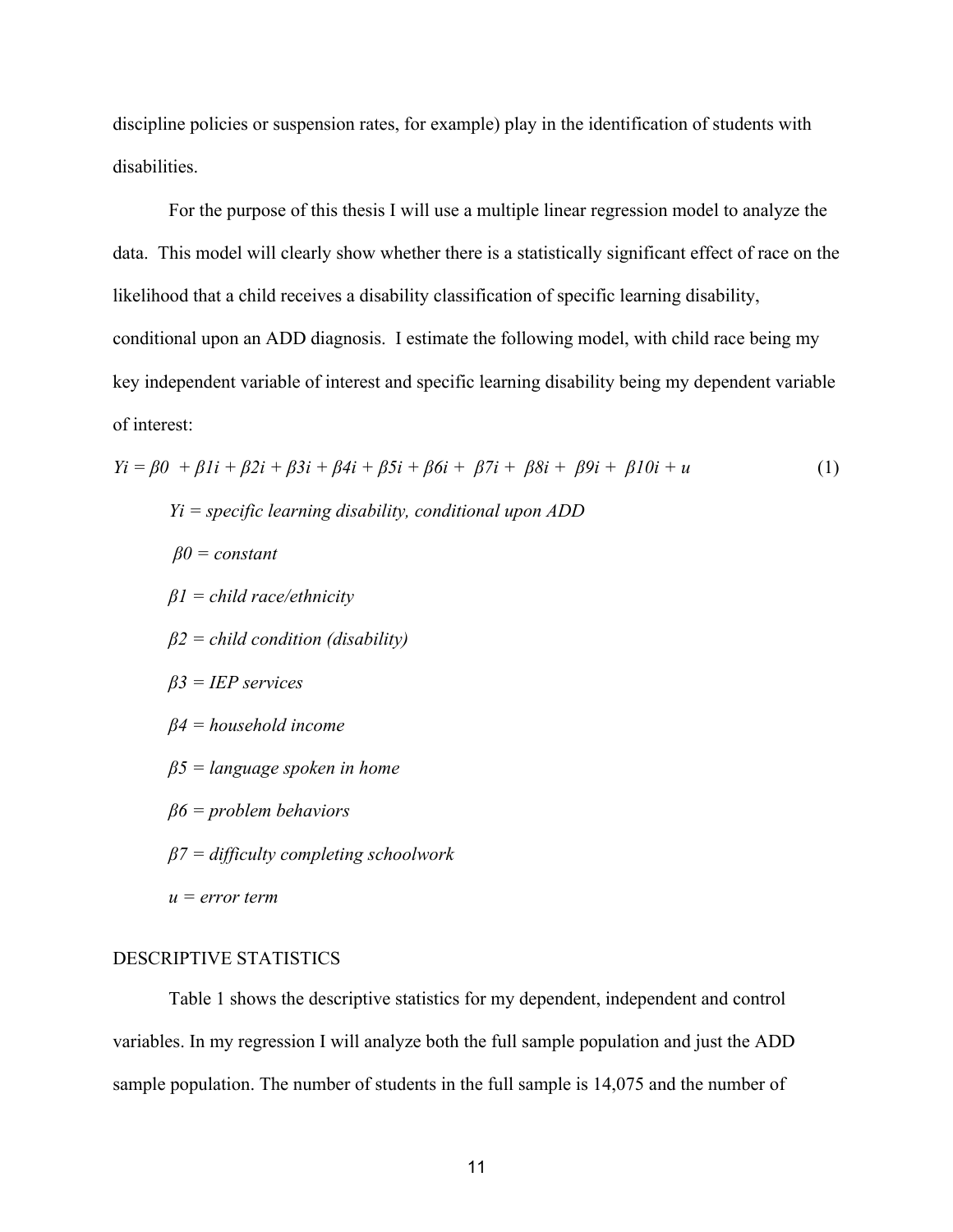students in the ADD sample is 1,677. Student ages range from 3-20 in the full sample and 5-20 in the ADD sample, possibly due to delays in early childhood detection of disability manifestations.

|                                                                                                                  | White  | <b>Black</b> | Hispanic | <b>Asian/Pacific</b><br>Islander, All<br><b>Other Races,</b><br><b>Multiple Races</b> |
|------------------------------------------------------------------------------------------------------------------|--------|--------------|----------|---------------------------------------------------------------------------------------|
| Learning<br><b>Disability</b>                                                                                    | 7.27%  | 8.23%        | 6.23%    | 4.45%                                                                                 |
| <b>ADD/ADHD</b>                                                                                                  | 13.93% | 13.56%       | 8.19%    | 7.70%                                                                                 |
| <b>Household</b><br><b>Income</b>                                                                                |        |              |          |                                                                                       |
| \$0-330,000                                                                                                      | 12.26% | 40.40%       | 33.35%   | 16.54%                                                                                |
| \$30,001-\$75,000                                                                                                | 28.76% | 34.05%       | 38.06%   | 28.18%                                                                                |
| \$75,001-<br>\$150,000+                                                                                          | 58.98% | 25.54%       | 28.69%   | 55.28%                                                                                |
| Language<br>spoken at home<br>besides English                                                                    | 2.73%  | 4.26%        | 40.66%   | 20.94%                                                                                |
| <b>School</b><br><b>Contacted Home</b><br><b>About Difficulty</b><br>Completing<br>Schoolwork 1+<br><b>Times</b> | 21.45% | 30.05%       | 21.58%   | 15.68%                                                                                |
| <b>School</b><br><b>Contacted Home</b><br><b>About Difficult</b><br><b>Behavior 1+</b><br><b>Times</b>           | 15.71% | 32.86%       | 14.80%   | 13.68%                                                                                |
| $N=$                                                                                                             | 7,980  | 1,386        | 2,956    | 1,753                                                                                 |

**Table 1: Descriptive Statistics of Key Dependent, Independent and Control Variables** 

**N (full sample) =** 14,075 **N (ADD sample) =** 1,677

Source: "A Survey About Students' and Families' Experience with Their Schools: Part of the 2016 National Household Education Survey."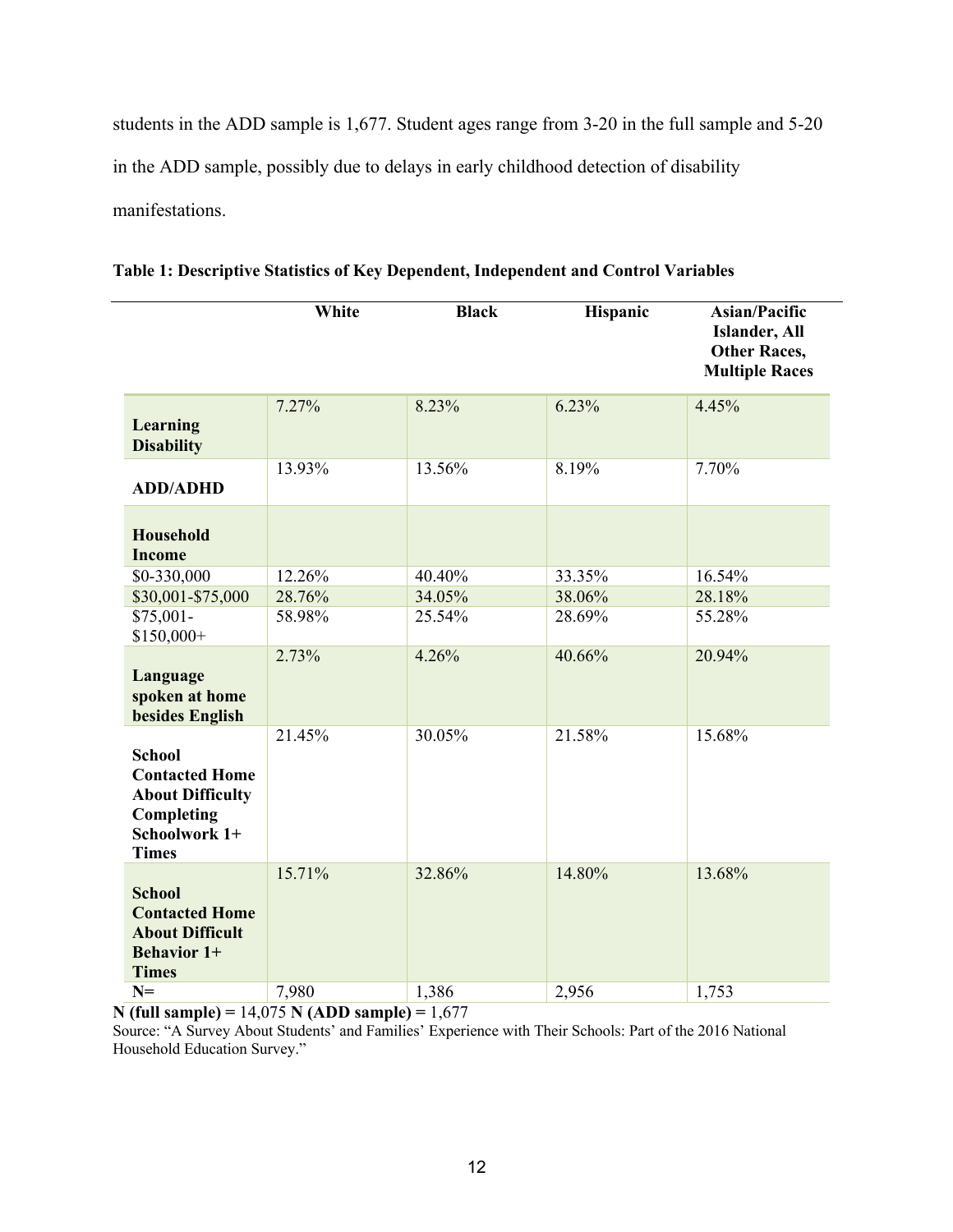## REGRESSION RESULTS

**Table 2: Regression results on full sample controlling for race, income, language spoken at home and number of school calls home regarding a child's difficulty completing schoolwork**

|                              | (1)            | (2)                    | (3)                  | (4)             |  |
|------------------------------|----------------|------------------------|----------------------|-----------------|--|
|                              | Learning       | Learning               | Learning             | School          |  |
|                              | Disability     | Disability             | Disability           | Contacted       |  |
|                              | Classification | Classification         | Classification       | Home About      |  |
|                              |                |                        |                      | Difficulty With |  |
|                              |                |                        |                      | Schoolwork      |  |
| <b>Child Race/Ethnicity</b>  |                |                        |                      |                 |  |
| <b>Black</b>                 | .010           | $-.004$                | $.067***$<br>$-.007$ |                 |  |
|                              | (.008)         | (.008)                 | (.008)               | (.014)          |  |
| Hispanic                     | $-.010*$       | $-.006$                | $-.009$              | $.022**$        |  |
|                              | (.005)         | (.006)                 | (.006)               | (.010)          |  |
| Asian/Pacific Islander, All  | $-.028***$     | $-.022***$             | $-.018***$           | $-.037***$      |  |
| Other Races, Multiple        |                |                        |                      |                 |  |
| Races                        |                |                        |                      |                 |  |
|                              | (.006)         | (.006)                 | (.006)               | (.010)          |  |
| <b>Household Income</b>      |                |                        |                      |                 |  |
| \$30,001-\$75,000            |                | $-.027***$             | $-.025***$           | $-.005$         |  |
|                              |                | (.007)                 | (.007)               | (.011)          |  |
| \$75,001-\$150,000+          |                | $-.048***$             | $-.04***$            | $-.050***$      |  |
|                              |                | (.007)                 | (.007)               | (.010)          |  |
| Language spoken at           |                | $-.042***$             | $-.03***$            | $-.087***$      |  |
| home besides English         |                | (.006)<br>(.007)       |                      | (.011)          |  |
| <b>School Contacted Home</b> |                |                        | $.095***$            |                 |  |
| <b>About Difficulty With</b> |                |                        | (.007)               |                 |  |
| <b>Schoolwork</b>            |                |                        |                      |                 |  |
| <b>Learning Disability</b>   |                |                        |                      |                 |  |
| <b>Classification</b>        |                |                        |                      | $.258***$       |  |
|                              |                |                        |                      | (.017)          |  |
| Constant                     | $.073***$      | $.110***$<br>$.082***$ |                      | $.230***$       |  |
|                              | (.003)         | (.007)                 | (.007)               | (.010)          |  |
| Observations                 | 14075          | 14075                  | 13523                | 13523           |  |
| R-squared                    | .002           | .008                   | .032                 | .039            |  |

*Robust standard errors are in parentheses*

$$
*** p<.01, ** p<.05, * p<.1
$$

<sup>1</sup>Variable is dependent variable in the first three models, and independent variable in the fourth.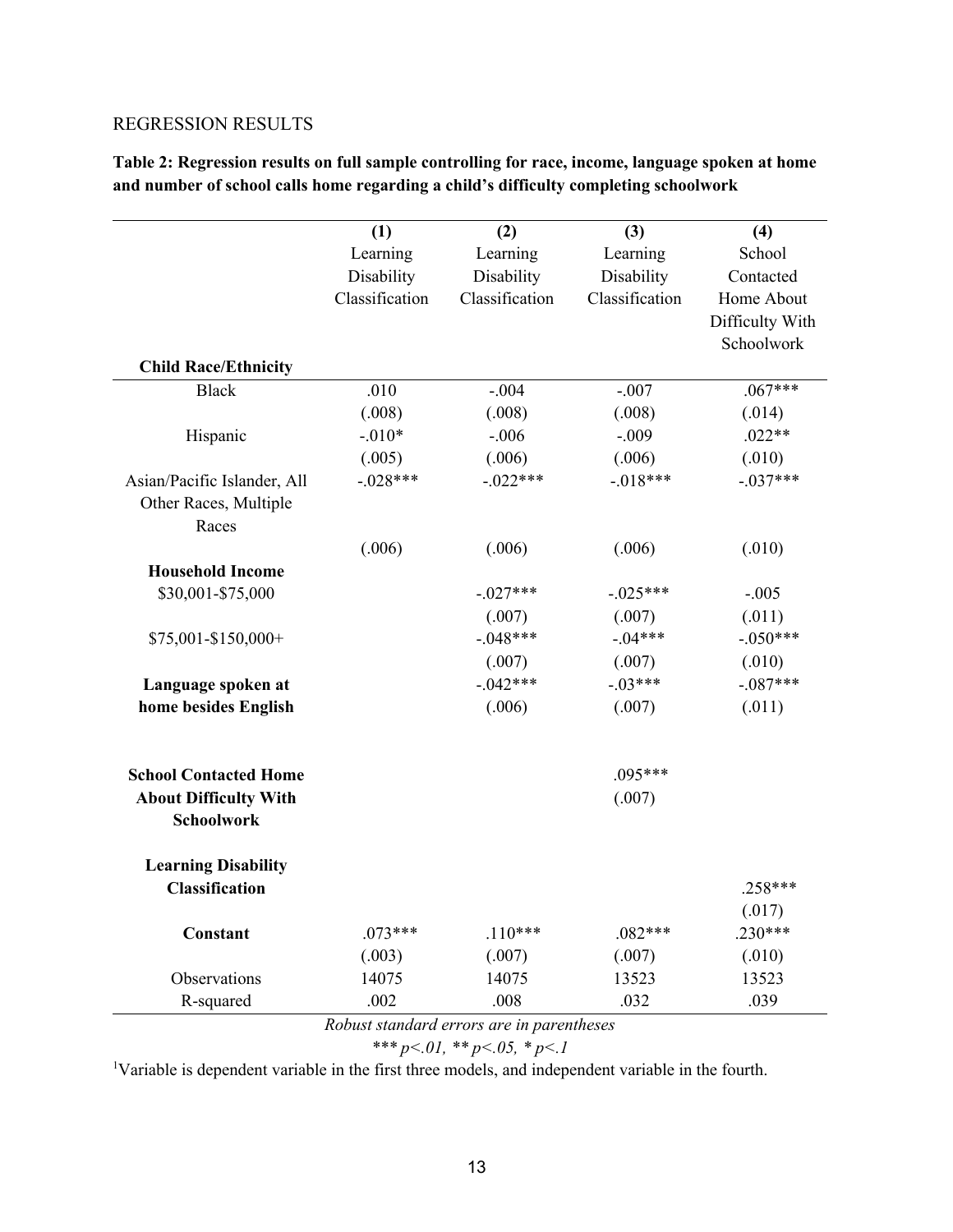In order to understand the effects of race on likelihood of a learning disability diagnosis conditional upon ADD I ran two separate regressions, as shown in Table 1 above and Table 2 below. I included the following control variables in the first model: race, annualized household income, student's language spoken at home and number of times the school has contacted a parent about a student's difficulty completing schoolwork. The second model uses the same control variables, but the sample is limited to only students who have already received an ADD classification, either by a medical or education professional.

The first model (Table 2) shows that parent contact regarding difficulty completing schoolwork appears to be a strong predictor of a learning disability classification, with students receiving calls home two or more times in one school year seeing up to a 13% higher likelihood of receiving a learning disability classification than those who received fewer phone calls home. Learning disabilities manifest primarily in academic difficulties, ranging from dyslexia to other difficulties with reading, writing or mathematic processing. The correlation between difficulty completing schoolwork and learning disability classification here may indicate that among this sample, learning disabilities are being appropriately diagnosed. The model also shows an inverse relationship with household income and likelihood of receiving a learning disability classification, indicating that higher household incomes may see a lower likelihood of this disability classification. Household income and geographic location are both strong determinants of the quality of public school a given student is able to attend, and the inverse relationship with household income and learning disability classification could be a result of school quality and ability to service students in a general education setting. This survey uses national household data and is not disaggregated by geographic location, so it is not possible to tell precisely what kind of a role neighborhood and individual school access plays. This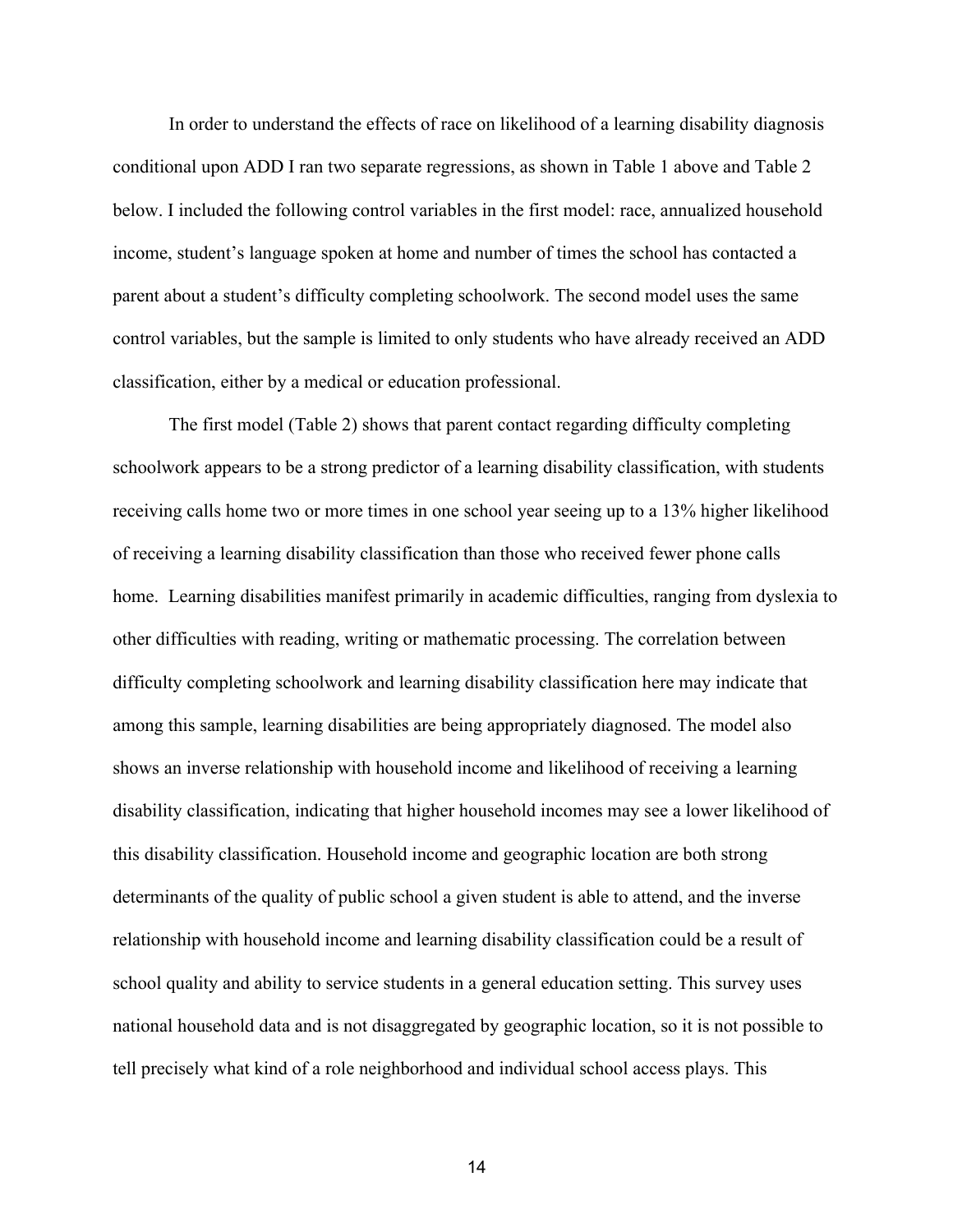limitation also affects my ability to better understand the role of language as a control, because geography and spoken language can often be linked. For example, a student speaking a language other than English in the home who has access to a high quality bilingual education may not be classified as having a learning disability, whereas the same student could be seen as struggling academically due purely to a language barrier if they do not have access to bilingual services or language supports. This model does not indicate that race is a significant factor in receiving a disability diagnosis, therefore, the conclusion here cannot be drawn that non-White students are receiving learning disability classifications at disparate rates as compared with White students.

In Table 3, I limited the sample even further to just those students who already had an ADD classification, yielding a sample size of 1,600. The strongest predictor of a learning disability classification in this model also appears to be the amount of times a parent is contacted in one school year regarding a student's difficulty completing schoolwork. There is no significant evidence of a racial gap in either model. This could indicate that students are being classified for learning disabilities at appropriate rates but having access to local-level data could reveal details about the racial makeup of individual neighborhoods and schools, which would yield a much clearer picture of the role race place in disability classification. Moving forward, looking at racial data at the school staff level would help provide a clearer picture of the role of race, as teacher implicit bias could influence which students they initially refer for special education services.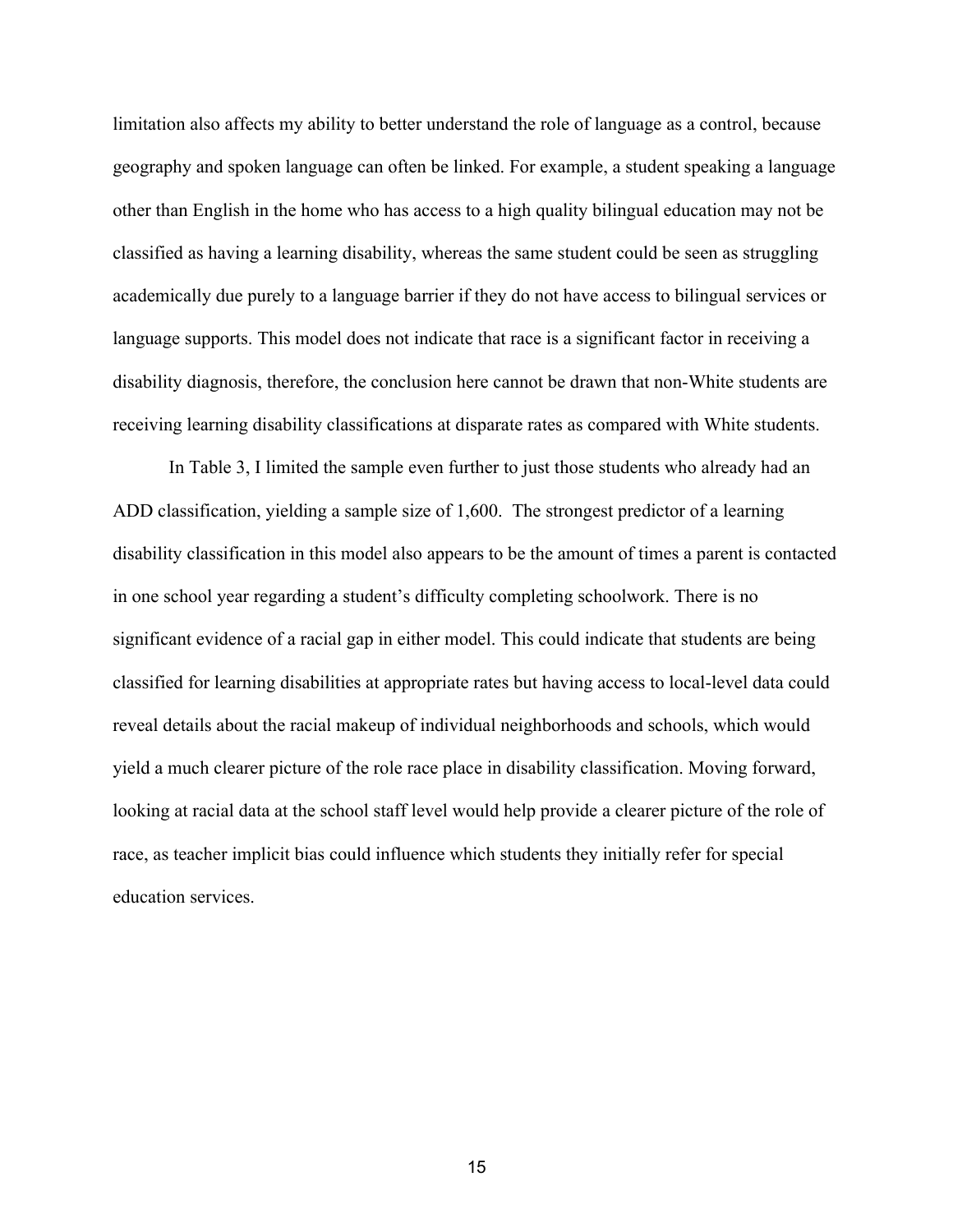|                              | (1)            | (2)            | (3)            | (4)              |
|------------------------------|----------------|----------------|----------------|------------------|
|                              | Learning       | Learning       | Learning       | School Contacted |
|                              | Disability     | Disability     | Disability     | Home About       |
|                              | Classification | Classification | Classification | Difficulty With  |
|                              |                |                |                | Schoolwork       |
| <b>Child Race/Ethnicity</b>  |                |                |                |                  |
| <b>Black</b>                 | .055           | .035           | .041           | .020             |
|                              | (.037)         | (.038)         | (.038)         | (.041)           |
| Hispanic                     | .019           | .015           | .012           | .021             |
|                              | (.032)         | (.035)         | (.035)         | (.039)           |
| Asian/Pacific Islander, All  |                |                |                |                  |
| Other Races, Multiple        | $-.011$        | $-.011$        | $-.013$        | $-.040$          |
| Races                        | (.040)         | (.040)         | (.041)         | (.046)           |
| <b>Household Income</b>      |                |                |                |                  |
| \$30,001-\$75,000            |                | $-.045$        | $-.044$        | .0170            |
|                              |                | (.030)         | (.031)         | (.034)           |
| \$75,001-\$150,000+          |                | $-.066**$      | $-.064**$      | $-.024$          |
| Language spoken at           |                | (.029)         | (.03)          | (.033)           |
| home besides English         |                | $-.040$        | $-.035$        | $-146**$         |
| <b>School Contacted Home</b> |                | (.055)         | (.055)         | (.060)           |
| <b>About Difficulty</b>      |                |                | $.051**$       |                  |
| <b>Completing Schoolwork</b> |                |                |                |                  |
|                              |                |                |                |                  |
| <b>Learning Disability</b>   |                |                | (.022)         | $.065**$         |
| <b>Classification</b>        |                |                |                | (.028)           |
| <b>Constant</b>              | $.270***$      | $.318***$      | $.285***$      | .484***          |
|                              | (.013)         | (.026)         | (.029)         | (.031)           |
| Observations                 | 1677           | 1677           | 1600           | 1600             |
| R-squared                    | .002           | .005           | .009           | .009             |

**Table 3: Regression results on ADD sample controlling for race, income, language spoken at home and number of school calls home regarding a child's difficulty completing schoolwork**

*Robust standard errors are in parentheses*

*\*\*\* p<.01, \*\* p<.05, \* p<.1*

<sup>1</sup>Variable is dependent variable in the first three models, and independent variable in the fourth.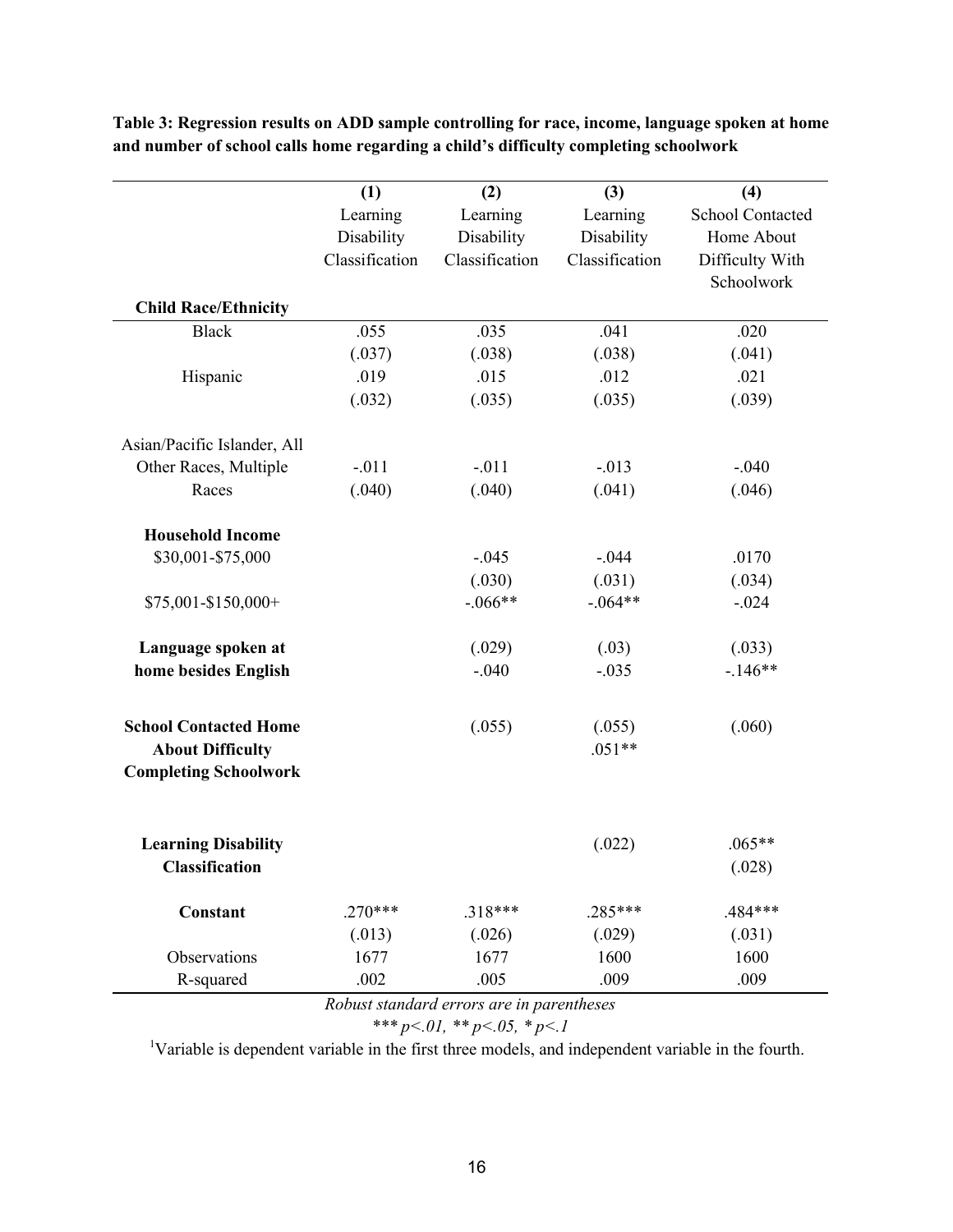|                       | (1)        | (2)        | $(3)$       | (4)         | (5)        | (6)        |
|-----------------------|------------|------------|-------------|-------------|------------|------------|
|                       | Learning   | Learning   | Learning    | Learning    | Learning   | Learning   |
|                       | Disability | Disability | Disability  | Disability  | Disability | Disability |
|                       |            |            | With IEP    | Without IEP | With IEP   | Without    |
|                       |            |            |             |             |            | <b>IEP</b> |
|                       | full       | ADD sample | full sample | full sample | <b>ADD</b> | <b>ADD</b> |
|                       | sample     |            |             |             | sample     | sample     |
| <b>IEP</b>            |            |            |             |             |            |            |
|                       | $0.321***$ |            |             |             |            |            |
|                       | (0.023)    |            |             |             |            |            |
|                       |            |            |             |             |            |            |
| <b>Black</b>          | 0.035      | 0.054      | 0.006       | $-0.001$    | 0.020      | 0.009      |
|                       | (0.042)    | (0.036)    | (0.006)     | (0.002)     | (0.032)    | (0.017)    |
| Hispanic              | 0.020      | 0.019      | $-0.007*$   | $-0.000$    | 0.001      | 0.009      |
|                       | (0.040)    | (0.032)    | (0.004)     | (0.002)     | (0.028)    | (0.015)    |
| <b>Asian/Pacific</b>  | $-0.034$   | $-0.010$   | $-0.022***$ | $-0.003$    | $-0.036$   | 0.007      |
| Islander, All         | (0.045)    | (0.040)    | (0.004)     | (0.002)     | (0.033)    | (0.020)    |
| <b>Other Races,</b>   |            |            |             |             |            |            |
| <b>Multiple Races</b> |            |            |             |             |            |            |
| Constant              | $0.420**$  | $0.270***$ | $0.050***$  | $0.011***$  | $0.192***$ | $0.044***$ |
|                       | (0.177)    | (0.013)    | (0.002)     | (0.001)     | (0.011)    | (0.006)    |
| <b>Observations</b>   | 1,236      | 1,677      | 14,075      | 14,075      | 1,677      | 1,677      |
| <b>R-squared</b>      | 0.141      | 0.002      | 0.001       | 0.000       | 0.001      | 0.000      |

**Table 4: Regression Analyzing the Effects of Race On Students with IEP's and without IEP's**

Robust standard errors in parentheses

\*\*\* p<0.01, \*\* p<0.05, \* p<0.1

Table 4 shows a regression of race and receiving services through an IEP. As discussed previously throughout this paper, an IEP is used to provide special education services to students with disabilities in school. Having an IEP is a valid indicator of a student receiving a learning disability classification, but it may not be a valid indicator of true likelihood that students actually have a learning disability. This is something that the model cannot accurately capture, as it may be influenced by things like teacher bias and varying cultural customs that may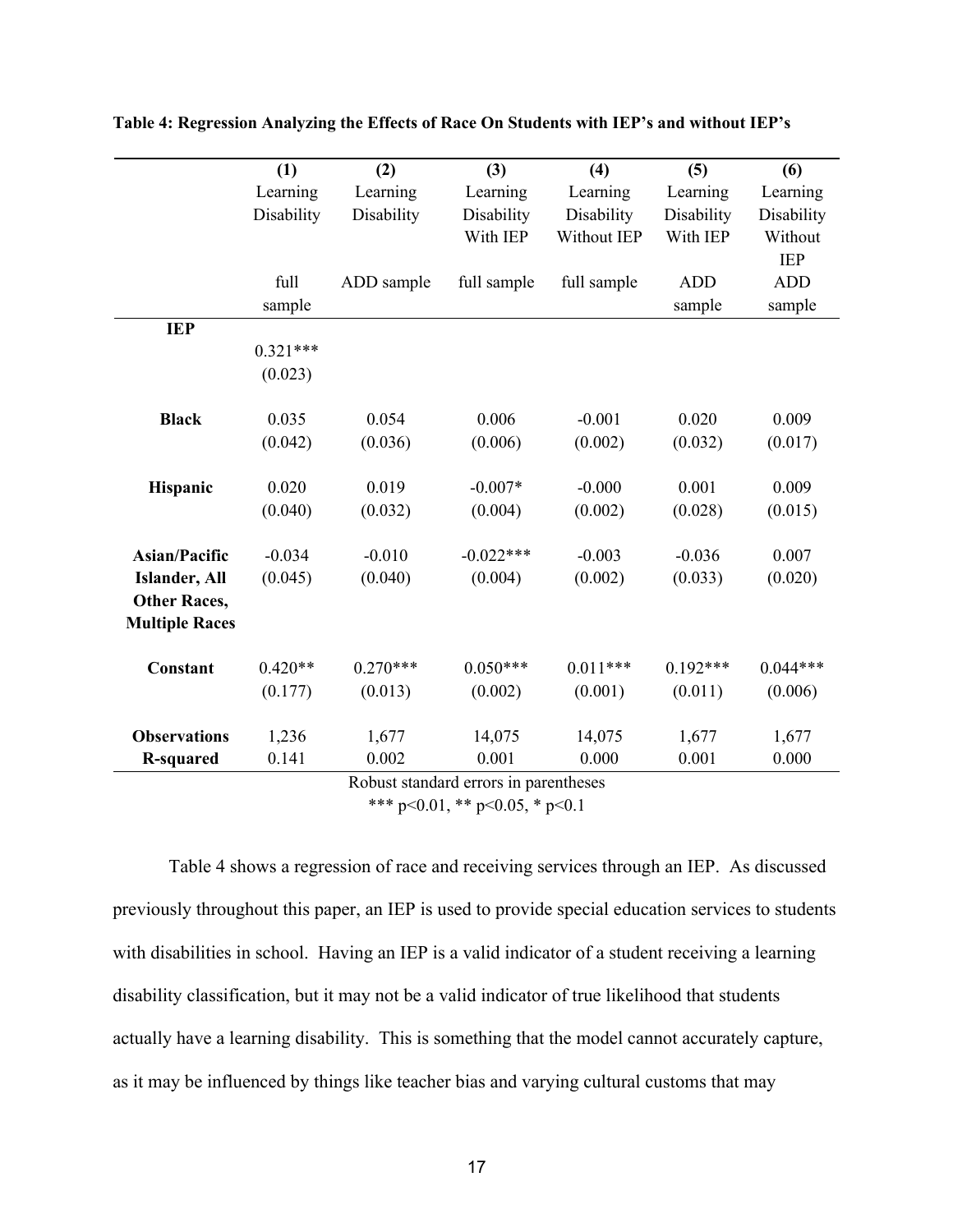influence behavior. In this model looking at groups across IEP status, race still does not appear to be very significant. However, the models in Table 1 showed that calls home about difficult behavior did not have a very significant effect on a student receiving a learning disability classification, only calls home regarding difficulty completing schoolwork, so it may be true that the likelihood of a student actually having a learning disability is appropriately captured in the amount of students who have an IEP. In the model above, the only racial category that is statistically significant is the category of Asian/Pacific Islander, All Other Races and Multiple Races. This variable was aggregated to account for a small sample size across each category, so it is not very clear which specific racial group in this category may be receiving learning disability diagnoses at higher rates.

#### **DISCUSSION**

Analyzing racial disparities in disability classifications is an ongoing task. Multiple studies have been carried out by the Department of Education, researchers and other relevant professionals to determine whether a race gap exists in the population of students receiving special education services. For instance, Black students are referred at higher rates for emotional disturbances, and at lower rates for Autism, as mentioned in the previous Constantino et al., 2020 study. My findings suggest that there is not a significant racial disparity in students receiving learning disability classifications, both overall and conditional upon an ADD/ADHD classification. Both samples in Table 1 and Table 2 saw similar rates of specific learning disability classifications among all racial groups, with the caveat that the Asian American Pacific Islander population is too small to be fully disaggregated by specific ethnicity, the Indigenous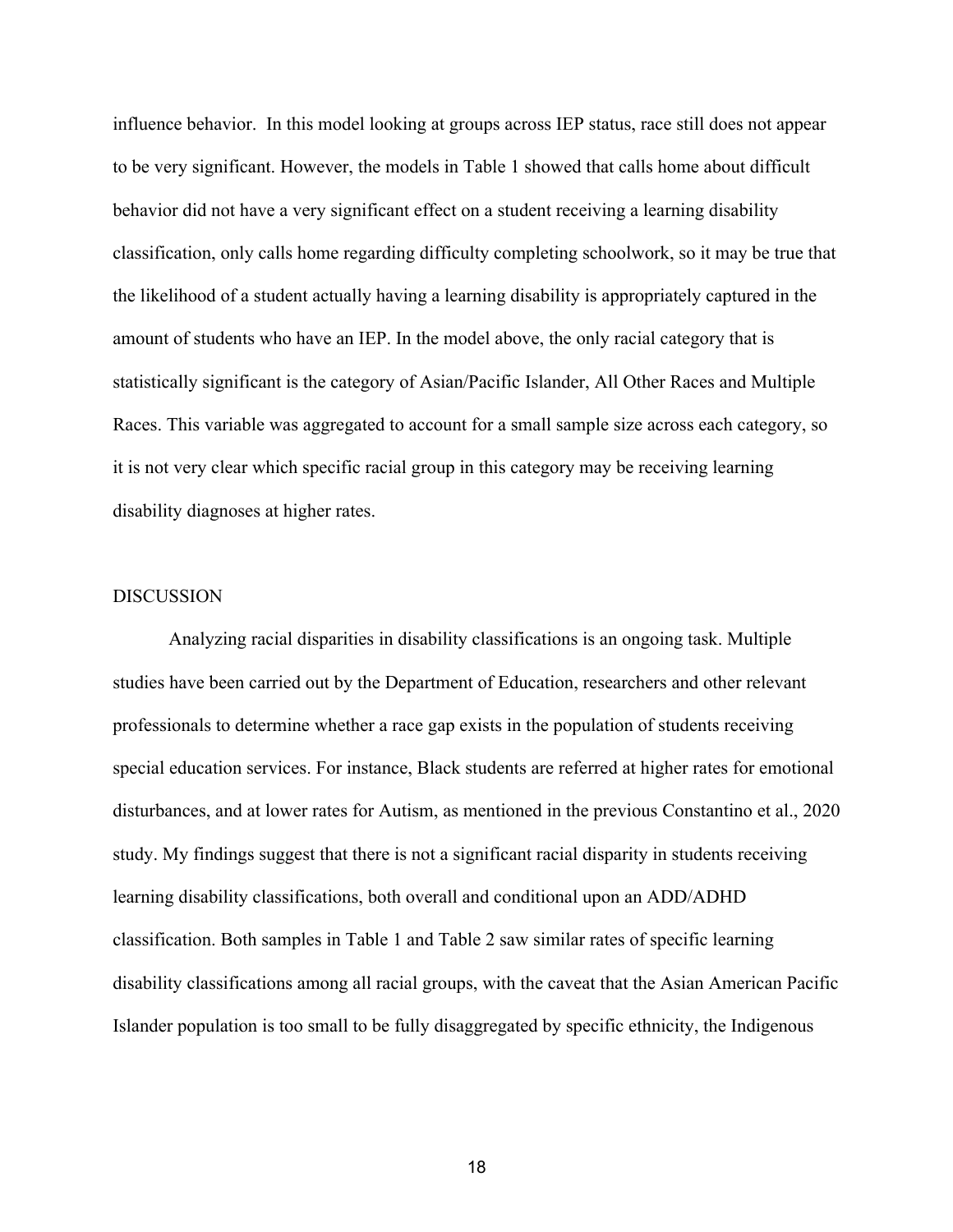population is too small to be meaningfully observed, and the Multiple Races sample is not broken down into specific categories as it would limit sample size even further.

Localized data would help to better understand whether a racial gap exists in the way students are classified for disabilities. Local data, such as individual school or neighborhood demographics, would be useful in order to gain a deeper understanding of how much the control variables household income and language play in the analysis. For example, students residing in a predominantly Spanish-speaking neighborhood may have access to better bilingual and language services in their schools, which could mitigate their difficulty completing schoolwork. Students residing in higher-income zip codes and lower-income zip codes are also going to have varying access to services that support their learning, like fully staffed schools. Understanding school staffing levels, teacher retention rates, and racial data on school staff members who handle the special education referral process would provide more clarity. Per-pupil spending would be extremely informative, as would access to local funding formulas that may have differential weighted funding formulas for students with disabilities. Having access to these data would provide an indicator for whether students' needs are being met or not. It would also be interesting to further delineate in the data between parents who were told by a medical professional versus and education professional that their child has a specific condition. Understanding if there is a racial disparity occurring primarily in school settings or in medical settings would be useful in tailoring solutions that solve the problem in the specific setting where it occurs. Looking at these answers separately might also have implications that change the results of the analysis.

The most analogous paper to mine (Constantino et al., 2020, analyzes the timing of diagnosis of Autism Spectrum Disorder on African American children. This study sought to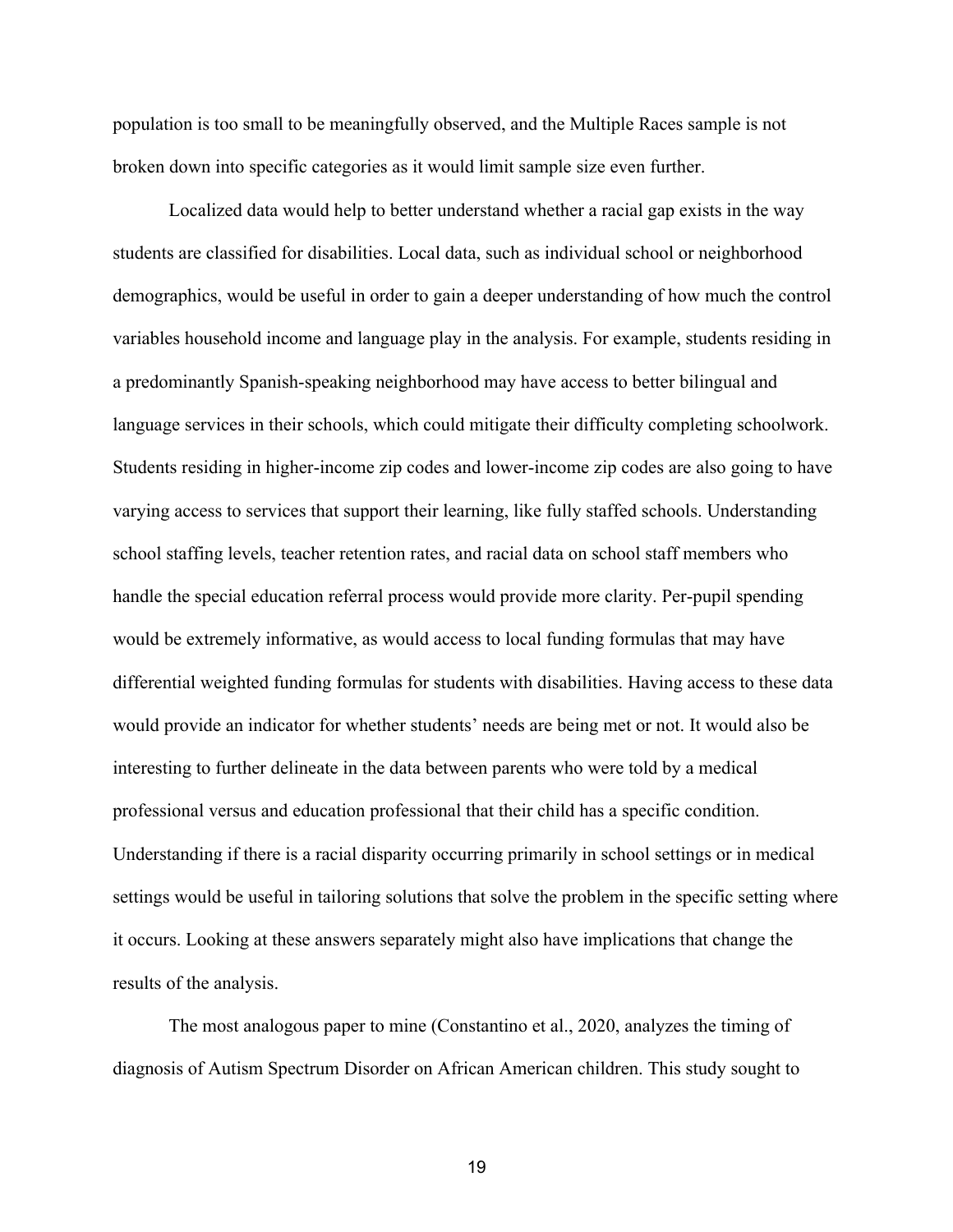determine whether the diagnosis timing difference would be exacerbated among a population of children who already have an Intellectual Disability diagnosis. The researchers found a racial disparity, noting that it takes African American children significantly longer than White children to get an ASD diagnosis from a medical professional when concerns are reported on a similar timeline by parents. Unlike my research, this paper analyzed diagnoses timing in a medical setting, noting the role that varied access to medical care by race plays in the delay. Using a similar framework of analyzing lack of access across racial groups, further research into my question could seek to determine whether access to early childhood education services changes analysis results.

My research seems to echo the conclusion of the Morgan et al., 2016 study in one category: Hispanic students may be less likely than White students to receive a learning disability diagnosis. This distinction is not evident across the sample of students with an ADD/ADHD diagnosis already, but it confirms prior research that Hispanic students are an underrepresented minority in special education (Sullivan et al., 2013).

Awareness of racial bias and special education should seek to continue to inform the way the disability classification process occurs in schools, starting with the referral process. Ensuring racial equity in disability classifications will be an important way of making sure every student has the supports and opportunities that they need. It may be useful to consider how these practices vary in medical settings versus education settings, to understand whether there are best practices in testing and evaluation methods that can be used across both settings or if extra attention needs to be paid to racial disparities in either setting. To further inform the understanding of the issue, analyses and cross-comparisons should be done in school districts that have implemented specific measures or policies to ensure educational equity. Having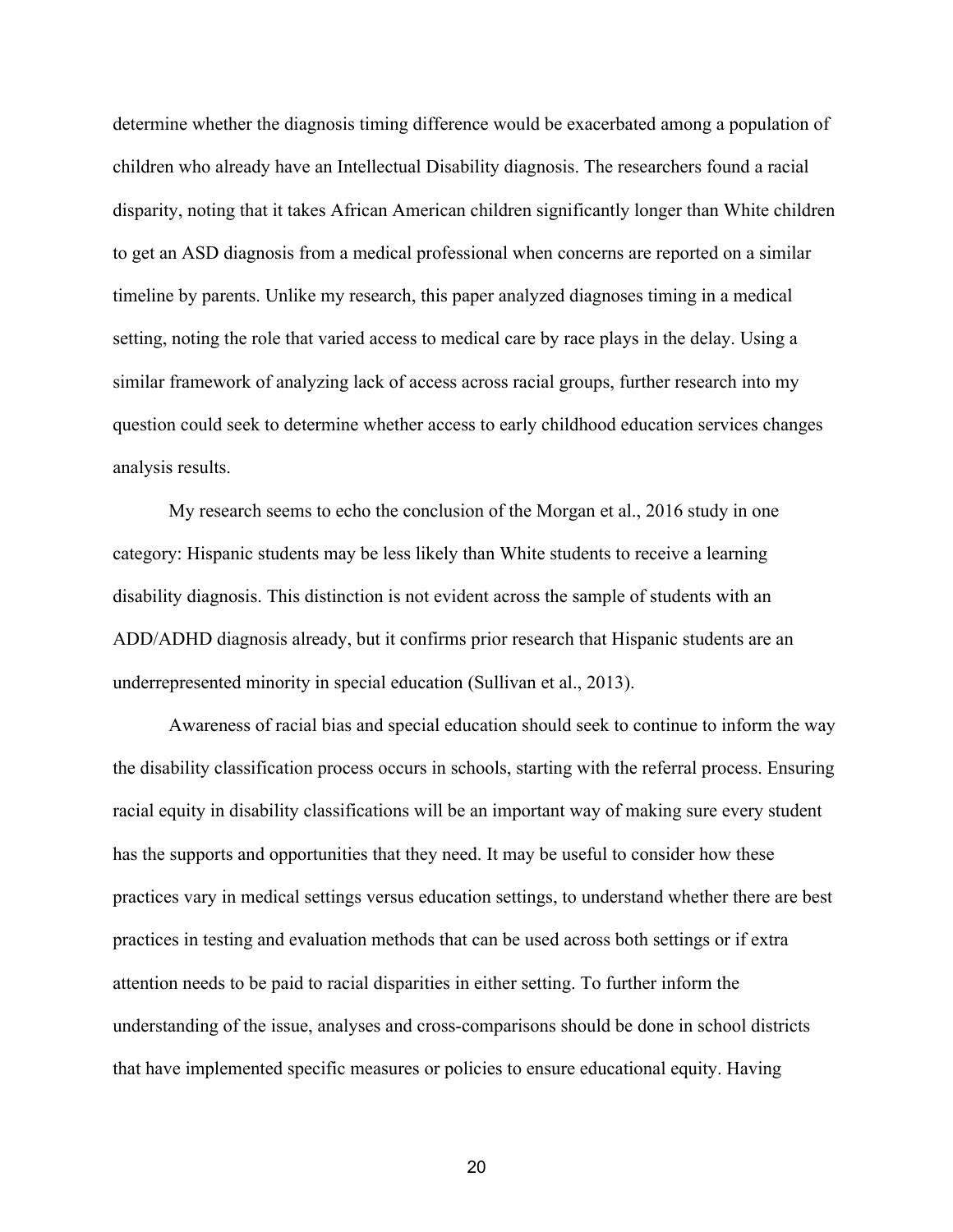specific measures in place to address racial equity in education practices might play a role in how the special education referral process either produces or mitigates disparities in localized school settings. Doing a cross-comparison of schools with and without policies that put academic interventions in place for struggling students would be beneficial when looking at specific learning disability diagnoses, as many research-based interventions can provide support for all learners and potentially reduce a school's reliance on special education programs for boosting academic achievement among struggling learners. Continued research into the specifics of racial difference across special education classification should be carried out in order to understand how to best serve all students.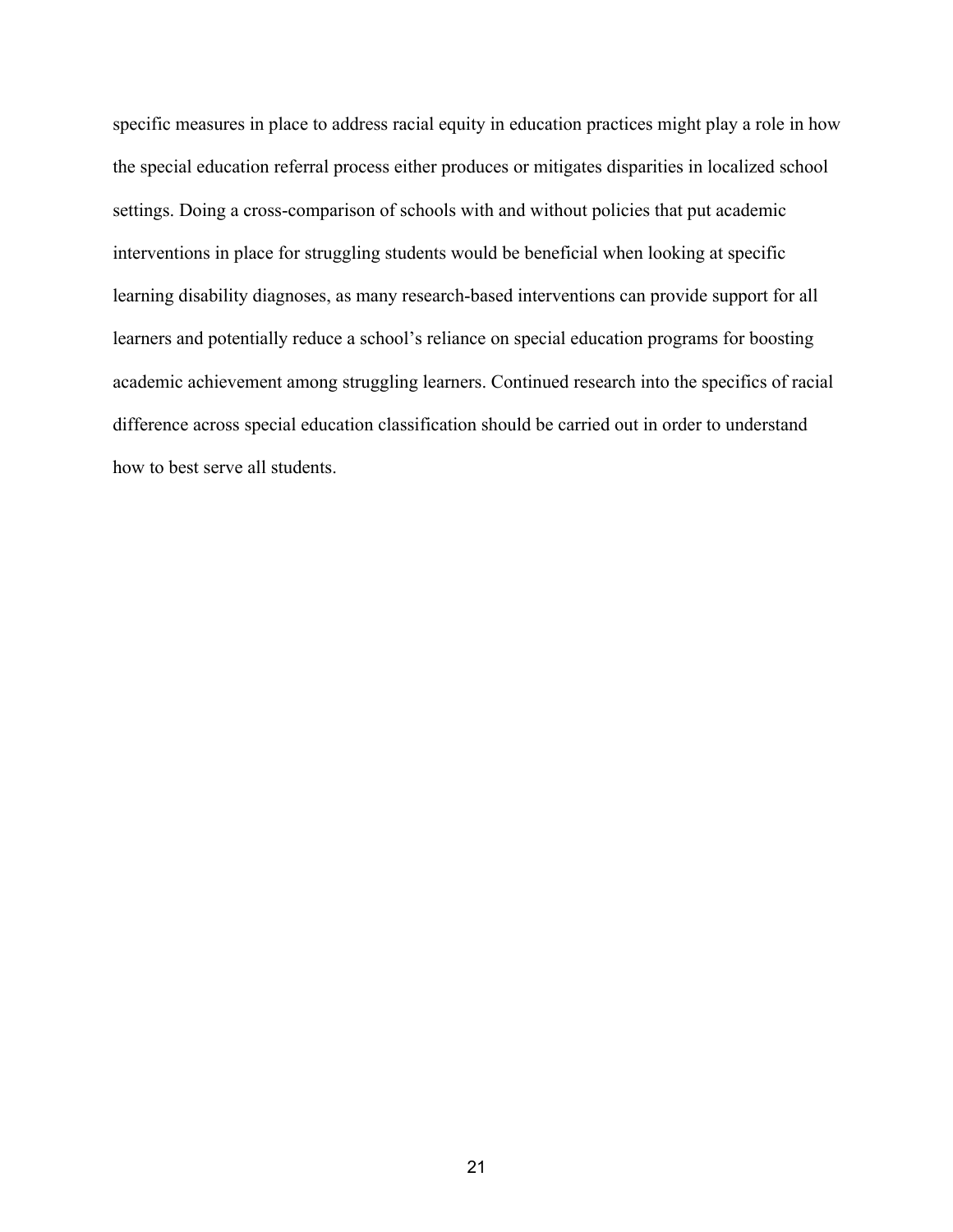#### REFERENCES

- "A Survey About Students' and Families' Experience with Their Schools: Part of the 2016 National Household Education Survey," n.d., 24.
- Bacher-Hicks, A., Kane, T. J., & Staiger, D. O. (2014). Validating teacher effect estimates using changes in teacher assignments in Los Angeles (No. w20657). National Bureau of Economic Research
- Bowlen, Kymberly, Kristen Osiniak, Tyler Syms, and Karen H Larwin. "Predictors of Educational Outcomes of Students with Multiple Disabilities: Results from a National Study." *International Journal of Evaluation and Research in Education (IJERE)* 7, no. 3 (September 1, 2018): 176. https://doi.org/10.11591/ijere.v7i3.14019.
- CDC. "Why Act Early If You're Concerned about Development?" Centers for Disease Control and Prevention, April 27, 2020. https://www.cdc.gov/ncbddd/actearly/whyActEarly.html.
- Constantino, John N., Anna M. Abbacchi, Celine Saulnier, Cheryl Klaiman, David S. Mandell, Yi Zhang, Zoe Hawks, et al. "Timing of the Diagnosis of Autism in African American Children." *Pediatrics* 146, no. 3 (September 2020): e20193629. https://doi.org/10.1542/peds.2019-3629.
- Cullinan, Douglas, and Michael Epstein. "Comorbidity among Students with Emotional Disturbance." *Behavioral Disorders* 26 (January 1, 2001).
- "Disproportionate Classification of ESL Students in U.S. Special Education." Accessed December 15, 2020. http://www.tesl-ej.org/wordpress/issues/volume17/ej66/ej66a1/.
- Grams, Emily. "Assessing English Language Learners for Special Education Services," n.d., 67.
- Grindal, Todd, Laura A. Schifter, Gabriel Schwartz, and Thomas Hehir. "Racial Differences in Special Education Identification and Placement: Evidence Across Three States." *Harvard Educational Review* 89, no. 4 (December 1, 2019): 525–53. https://doi.org/10.17763/1943-5045-89.4.525.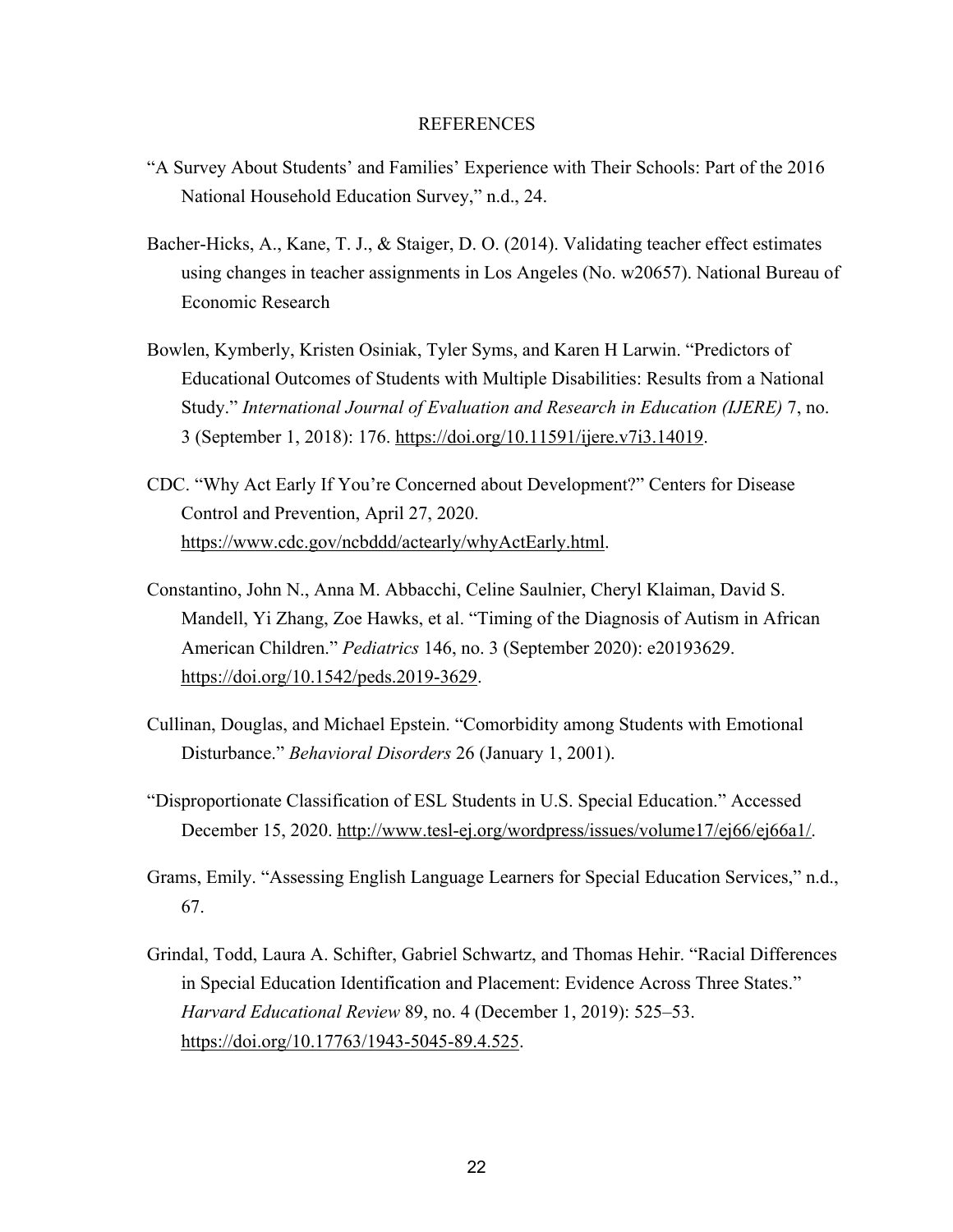- Hehir, Dr Thomas, and Christopher Pascucci. "Instituto Alana Rua. Fradique Coutinho, 50, 11o. Andar, Pinheros São Paulo / SP Alana.Org.Br/En/," n.d., 40.
- Inkelas, Moira, Ramesh Raghavan, Kandyce Larson, Alice A. Kuo, and Alexander N. Ortega. "Unmet Mental Health Need and Access to Services for Children With Special Health Care Needs and Their Families." *Ambulatory Pediatrics* 7, no. 6 (November 2007): 431–38. https://doi.org/10.1016/j.ambp.2007.08.001.
- Losen, D. J., Hodson, C., Ee, J., & Martinez, T. E. (2014). Disturbing inequities: Exploring the relationship between racial disparities in special education identification and discipline. *Journal of Applied Research on Children: Informing Policy for Children at Risk, 5*(2), Article 15.
- Morgan, Paul L., George Farkas, Marianne M. Hillemeier, Richard Mattison, Steve Maczuga, Hui Li, and Michael Cook. "Minorities Are Disproportionately Underrepresented in Special Education: Longitudinal Evidence Across Five Disability Conditions." *Educational Researcher (Washington, D.C. : 1972)* 44, no. 5 (2015): 278– 92. https://doi.org/10.3102/0013189X15591157.

"National Household Education Surveys (NHES)," n.d., 12.

- Pastor, Patricia N., and Cynthia A. Reuben. "Racial and Ethnic Differences in ADHD and LD in Young School-Age Children: Parental Reports in the National Health Interview Survey." *Public Health Reports* 120, no. 4 (July 1, 2005): 383–92. https://doi.org/10.1177/003335490512000405.
- Poponi, David M. "The Relationship between Student Outcomes and Parental Involvement in Multidisciplinary IEP Team Meetings," n.d., 118.
- Rogers, Wendy, and Nicole Johnson. "Strategies to Include Students with Severe/Multiple Disabilities within the General Education Classroom." *Physical Disabilities: Education and Related Services* 37, no. 2 (December 30, 2018): 1–12. https://doi.org/10.14434/pders.v37i2.24881.
- Rose, C. A., Simpson, C. G., & Preast, J. L. (2016). Exploring psychosocial predictors of bullying involvement for students with disabilities. *Remedial and Special Education, 37*(5), 308-317.